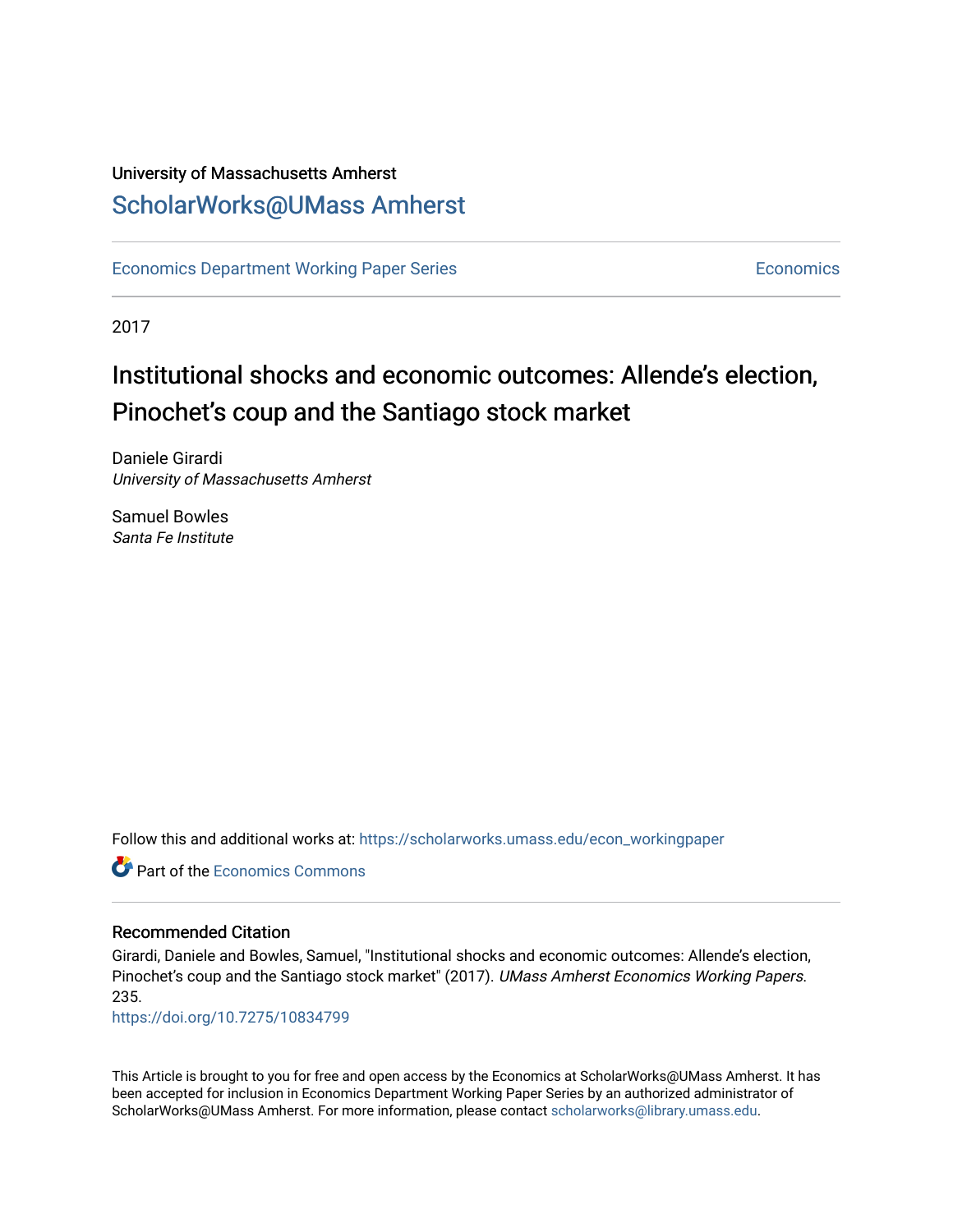# Institutional shocks and economic outcomes: Allende's election, Pinochet's coup and the Santiago stock market

Daniele Girardi<sup>∗</sup> Samuel Bowles†

#### Abstract

To study the effect of political and institutional changes on the economy, we look at share prices in the Santiago exchange during the tumultuous political events that characterized Chile in the early 1970s. We use a transparent empirical strategy, deploying previously unused daily data and exploiting two largely unexpected shocks which involved substantial variation in policies and institutions, providing a rare natural experiment. Allende's election and subsequent socialist experiment decreased share values, while the military coup and dictatorship that replaced him boosted them, in both cases by magnitudes unprecedented in the literature.

JEL Codes: P00 (Economics Systems), P16 (Political Economy), D02 (Institutions: Design, Formation, Operations, and Impact), E02 (Institutions and the Macroeconomy), N2 (Economic History - Financial Markets and Institutions).

Keywords: institutional shocks, natural experiment, share prices, Chile, socialism, military coup, elections.

<sup>∗</sup>University of Massachusetts – Amherst, email: dgirardi@umass.edu †Santa Fe Institute, email: samuel.bowles@gmail.com

We are grateful to Manuel Agosin, Arin Dube, Manuel Garcia, Oscar Landerretche, Juan Antonio Montecino, Peter Skott, Barbara Stallings and Suresh Naidu for comments and suggestions on previous drafts of this paper. All remaining errors are of course our own.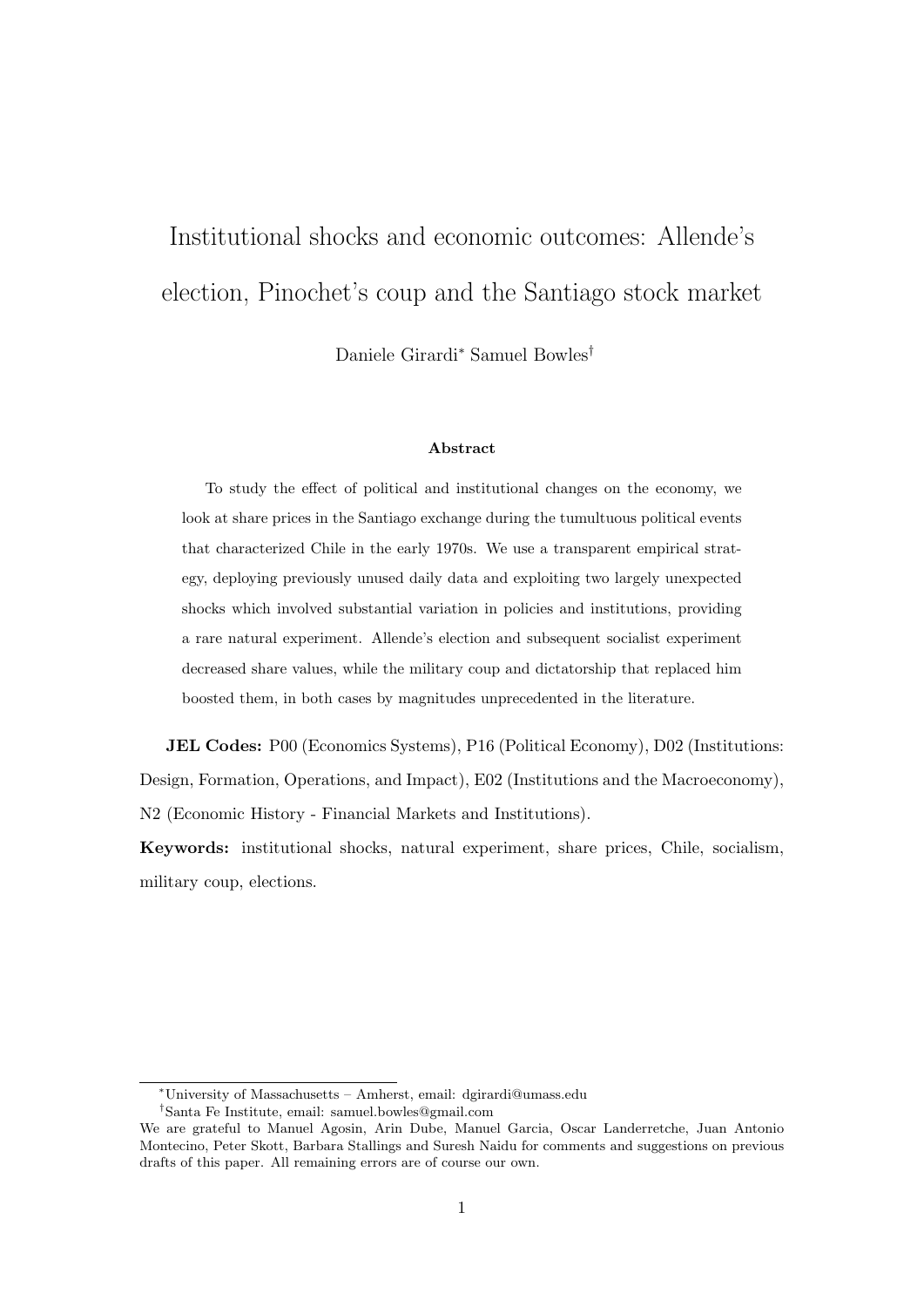12 September, 1970: Kissinger: "The big problem today is Chile" Nixon: "Their stock market went to hell"

# 1 Introduction

The election of Salvador Allende's socialist government in Chile in 1970 and its subsequent reversal by a military coup in 1973 provide a curiously unexploited opportunity to study the effect of institutional shocks on economic outcomes.<sup>1</sup> Unidad Popular (UP), the left-wing political coalition that supported Allende, promised, and after elected took steps to implement profound changes to economic institutions and the structure of property rights, towards the final goal of replacing capitalism with some form of socialism. The military coup ended Allende's socialist experiment and promised a return to probusiness policies, but now under authoritarian rule.<sup>2</sup>

From a research standpoint, the importance of these events lies not only in the large institutional and policy variation involved, but also in the fact that the outcome of the 1970 election was a surprise. Prior to the election, for example, the leading daily El Mercurio had published a number of polls showing Jorge Alessandri (a rightwing independent who had been president from 1958 to 1964) leading Allende by a considerable margin (Table 1). We will use data from vote expectation surveys to show that the perceived probability of a socialist victory was indeed rather low, particularly among potential shareholders (Tables 4 and 5).<sup>3</sup> Moreover, while an attempt to remove Allende from power was expected by many, an attempted military coup had already failed earlier in the year, so the success of the coup in September 1973 could not have been entirely anticipated.

Natural experiments allowing convincing identification of the effect of sharp changes in economic institutions on the valuation of assets seldom arise. As a result of Hotelling-

<sup>&</sup>lt;sup>1</sup>The epigraph is from a 12:32pm telephone conversation in Washington. Source: Library of Congress, Manuscript Division, Kissinger Papers, Box 364

<sup>&</sup>lt;sup>2</sup>Major sources on the history of the Allende government and of the military coup are Stallings (1978); Sigmund (1977); Nef (1983); Larrain and Meller (1991)

<sup>&</sup>lt;sup>3</sup>Besides the quantitative evidence that we will provide here, the fact that the Allende victory was largely unexpected is reported also in Sigmund (1977, pp. 106-110); Marash (1988); Navia (2004); Hersh (1983, p. 273); NSC (1970).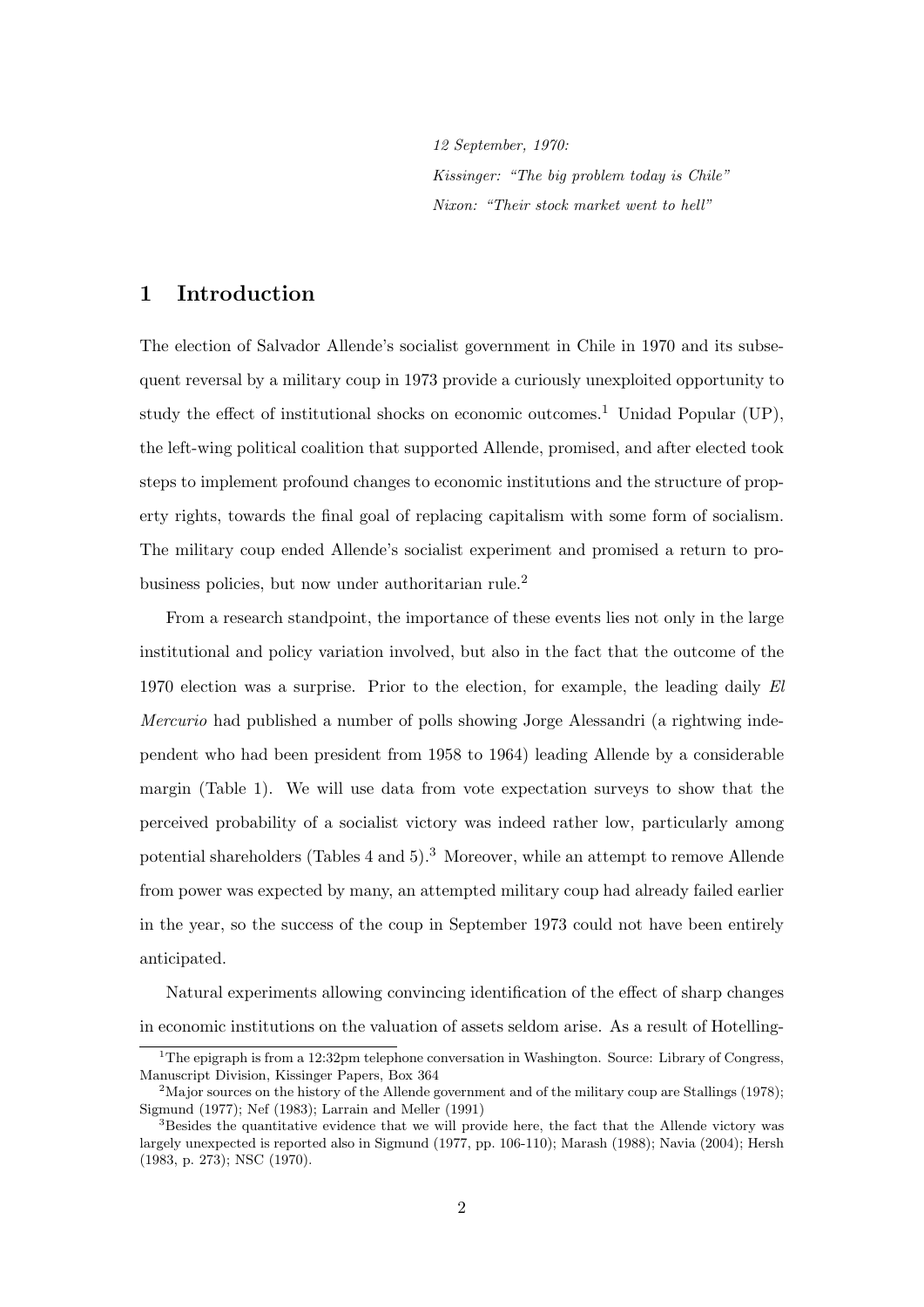Downs pressures for platform convergence (Downs, 1957), in closely contested elections with uncertain outcomes party programs are rarely radically different when it comes to fundamental economic institutions. Non-electoral institutional shocks, such as those arising from a revolutionary transfer of power, are rarely unanticipated and are typically associated with other relevant changes that confound the pure 'institution shock effect', making identification virtually impossible.

To assess the stock-market reaction to these two shocks we employ daily data on the General Index of Stock Prices (IGPA) calculated by the Santiago exchange, a capitalization-weighted index that includes most listed companies. Historical daily data on the IGPA index is proprietary, and we purchased it from the Santiago exchange. We complement this information with newly digitized data on individual stocks.<sup>4</sup>

Figure 1 displays the IGPA in a long window around our period of interest. Having risen under Alessandri, stock market valuations had declined during the presidency of Eduardo Frei Montalva (1964-1970), a Christian Democratic leader who enacted redistributive policies, most notably in the areas of education, land reform and taxation (Ffrench-Davis, 1973; Kirkendall, 2004; Thome, 1971). They decreased further during Allende's socialist presidency, before experiencing a strong revival after the military coup.

### 2 The Unidad Popular electoral victory

Allende's margin of victory over the runner-up Alessandri in the 1970 election was just  $1.34\%$ <sup>5</sup> Respecting a longstanding political tradition, Allende would later be confirmed as president.

In the first trading day after the election,  $6$  the IGPA fell by 22%. This constitutes

<sup>&</sup>lt;sup>4</sup>We hand-collected data on the daily prices of individual stocks listed in the Santiago exchange from copies of the Chilean newspaper El Mercurio, which we accessed in microfilm format at Yale University library.

<sup>5</sup>Allende 36.61%; Alessandri 35.27%; Tomic (Christian Democratic) 28.11%.

 ${}^{6}$ This was Tuesday September 8: the market was closed the Monday after the election. Although the management of the stock exchange declared that activity had been interrupted because of "technical reasons" (El Mercurio, 1970b), contemporary observers countered that the stock market had actually been closed in an attempt to mitigate financial panic due to the election outcome. For example, the US magazine TIME wrote that "fearful of a stampede of scared investors, the Santiago stock market closed for a day for the first time since 1938.". (TIME, 1970)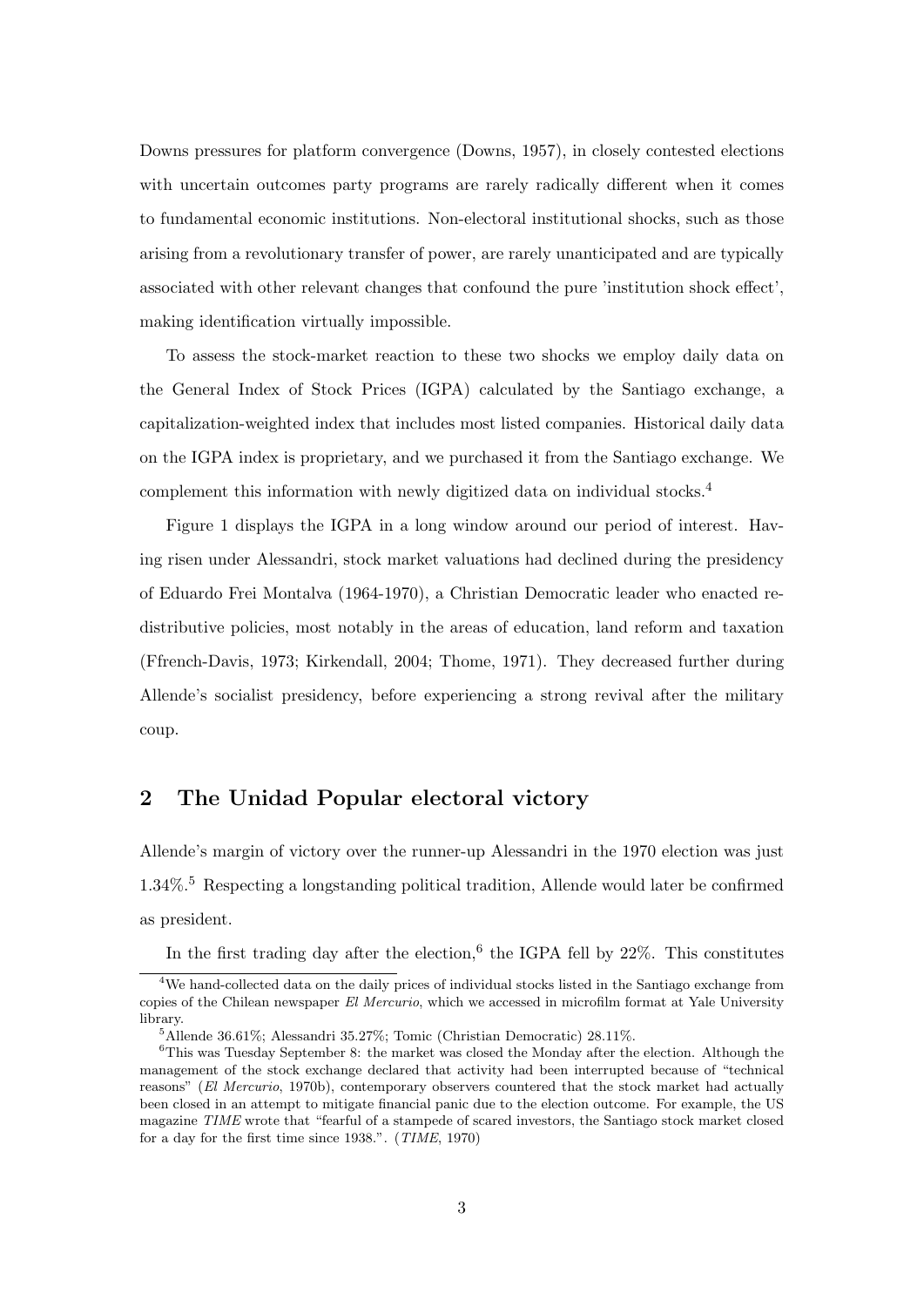the largest daily decrease in share prices ever recorded in Santiago in the period for which we have data (1961-2016). Compared with the empirical distribution of daily fluctuations in the IGPA until that day, this daily change is 25.8 standard deviations below the sample mean (16.1 standard deviations if considering the whole 1961-2016 period), and in absolute value is 2.5 times larger than the previous maximum deviation. Figure 2 displays trading days before and after the election on the horizontal axis (with the first trading day after the event equal to zero) and the IGPA index on the vertical axis. For ease of interpretation, a vertical red dashed line corresponds to the last trading day before the election.

Stock prices kept falling for around 15 trading days after the event, and stabilized at a much lower level around the end of the month. Between September 3 1970 (the last trading day before the election) and September 30, the IGPA fell by 48.6 percentage points.

The behavior of individual stocks suggests that the continuing substantial decline in share values in the days immediately after the 'Allende shock' was partly due to the fact that many stocks were not traded at all in the immediate aftermath of the election. According to the daily commentary of stock-market activity published on El Mercurio, the market was partly frozen in the first trading day after the election, with would-be sellers struggling to find buyers (El Mercurio, 1970a).

Indeed, out of 167 listed firms that we observe both immediately before and immediately after the election, only 32 were effectively exchanged in the first trading day after the election. Those shares decreased on average by 40.8% that day, and then by a further 17.8% in the rest of the month. For those stocks, therefore, we do observe substantial delayed adjustment, but the bulk of the decrease happened immediately. The part of the adjustment which was not immediate may be explained by the acquisition of new information in the aftermath of the election – for example the growing certainty that Allende would be confirmed as President by the National Congress – and/or by the fact that it took some time for investors to fully 'digest' the consequences of an Allende presidency.

The 96 stocks that were not exchanged in the first trading day after the election,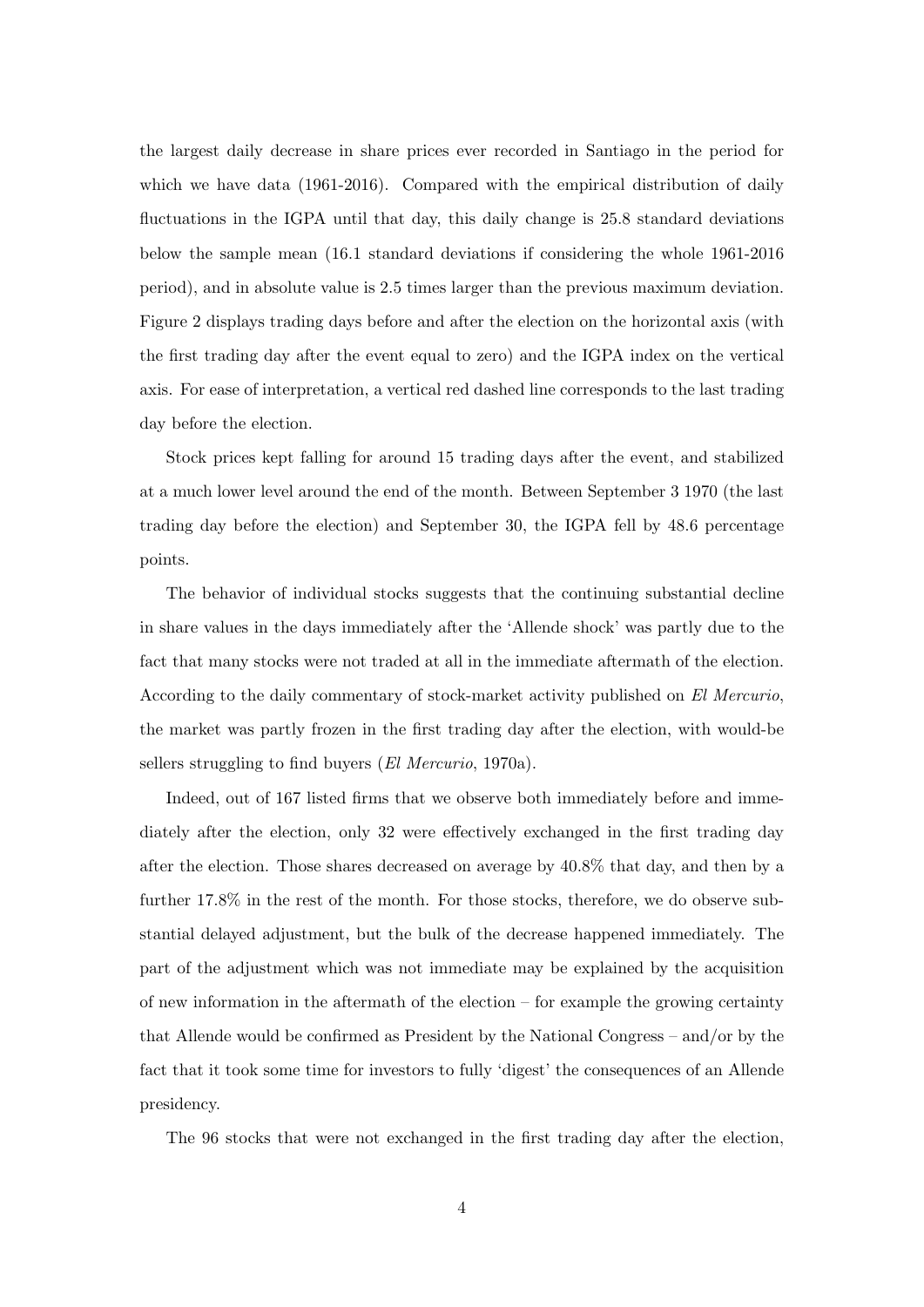but were then exchanged in the rest of the month, fell on average by 37.1 percentage points between election day and September 30.

Importantly, as shown in Table 2, the fall in share prices was broad, with little differences across industries. Among the seven sectors in which firms were classified by contemporary sources, the standard deviation of the percentage change in valuations is just 10.3% of the average change. This suggests that shareholders' concerns about property rights and profitability in publicly-held firms were pervasive across the whole economy, not just in sectors explicitly targeted for nationalization, such as banking, insurance and mining.

The 1970 presidential election also coincided with a record increase in dividends paid by firms listed in the Santiago Exchange. A large spike took place in the months of August, September and October 1970, as shown by the dashed line in Figure  $3.7$  We also calculate a 12-months moving average (the blue line), in order to show that the spike in dividends persists also after netting out seasonal effects. This dividends' boom, that to the best of our knowledge has gone unnoticed in the literature so far, is likely to reflect the desire of many shareholders to take their wealth out of Chilean publicly-held firms.

# 3 The coup d'etat

On Tuesday 11 September 1973, a military coup deposed Allende's socialist government and established a military dictatorship. The Santiago exchange remained closed in the four trading days before the coup and for three trading days after.<sup>8</sup> The market reaction to this event was extraordinary. In the first trading day after the coup (Sep 17), the IGPA rose by almost 80 percentage points – as displayed in Figure 4. This daily change lies above the sample average registered until that day by 67.1 standard deviations, and is 5.5 times larger than the previous maximum. It remains, to date, the largest daily IGPA increase on record. Although a marked positive trend is visible in the 25 trading

<sup>&</sup>lt;sup>7</sup>We digitized historical data on (deflated) monthly dividends paid by firms listed in the Santiago stock exchange from Malamakis (1983).

<sup>&</sup>lt;sup>8</sup> Immediately after the coup, the exchange was closed – like most other trading activities – because of civil unrest. It is tempting to speculate that the closing of the stock market between September 5 and 10 (that is, in the days leading to the coup) was related to the forthcoming regime change, but we were unable to find any direct evidence to this effect.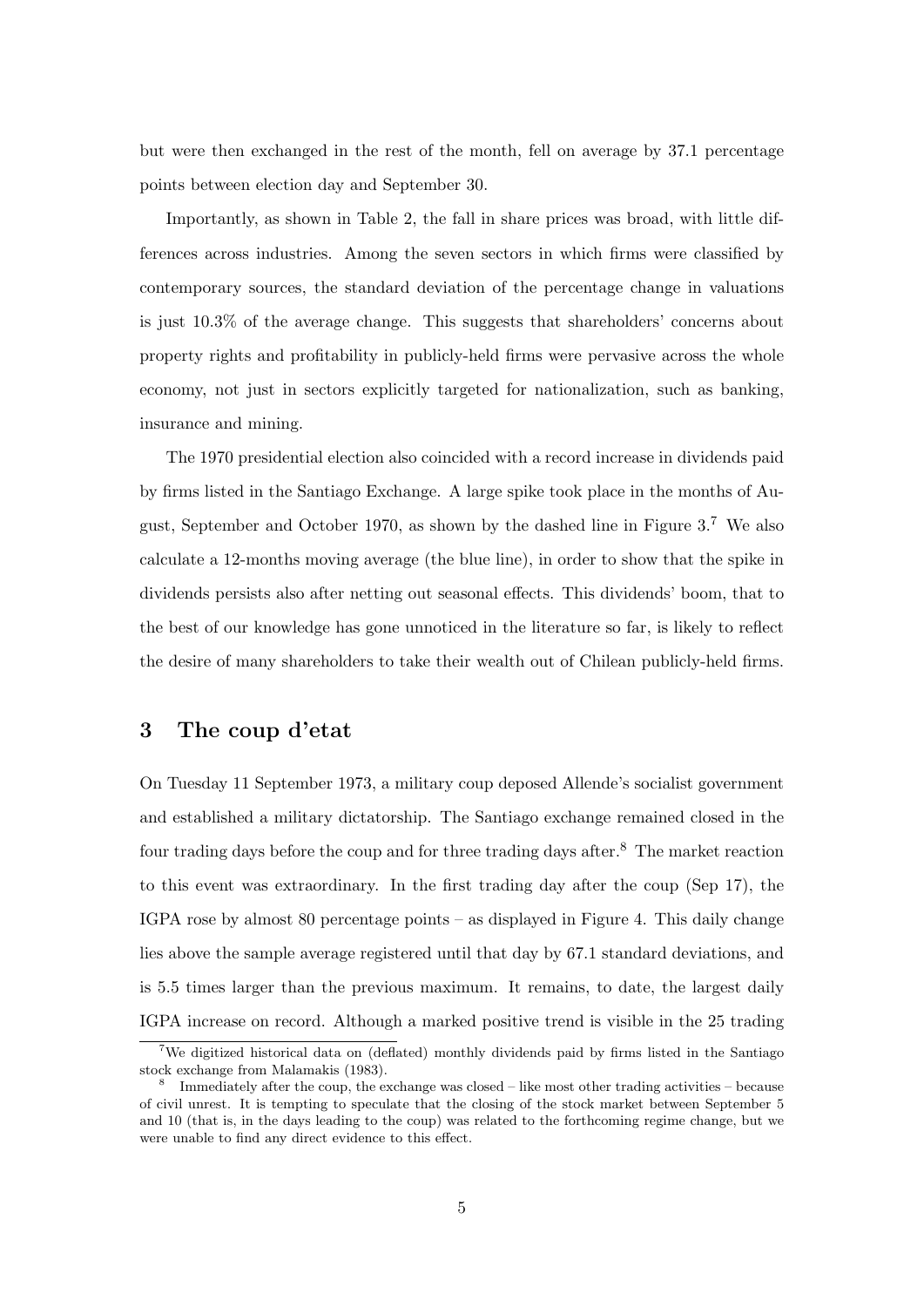days before the coup, which seems to indicate some anticipation effect, the timing and magnitude of the jump is clearly suggestive of a strong positive reaction of share prices to this regime change.

A possible concern about this evidence is that part of this jump may have been a nominal effect due to inflation. Although it is usually safe to assume inflation effects to be negligible when analyzing daily changes, in this case 13 days passed between the last trading day before the event (Sep 4) and the first after (Sep 17), and inflation in Chile was high at the time. Discounting the change in the IGPA index between Sep 4 and Sep 17 on the basis of the officially recorded monthly inflation rate for September 1973, we are still left with a 67% real increase in share prices in one trading day.<sup>9</sup>

#### 4 Causality tests

In this Section we provide evidence supporting the hypothesis that the sharp market movements that we have documented can be interpreted as measuring the causal effect of the 'Allende-shock' and of the subsequent coup.

#### 4.1 Comparison with the overall distribution of returns

As a first step, we ask how likely are these movements to just reflect the ordinary sources of variation in stock prices experienced in the Santiago exchange. To this end, Figure 5 compares the magnitude of the jumps observed after the two events with the overall distribution of IGPA daily changes. Clearly, both the Allende election and the coup coincided with unprecedented deviations from normally observed changes in prices.

#### 4.2 Time-series analysis

Second, we perform a time-series analysis controlling for some potential confounders. Specifically, we control for autoregressive dynamics, domestic inflation and movements in the US stock market and international copper price (of which Chile was – and still is – by far the first world producer).

<sup>&</sup>lt;sup>9</sup>The officially recorded monthly CPI inflation rate for September 1973 is taken from Malamakis (1983). Using the CPI series provided by the OECD Main Economic Indicators (accessed in July 2017) yields an identical figure.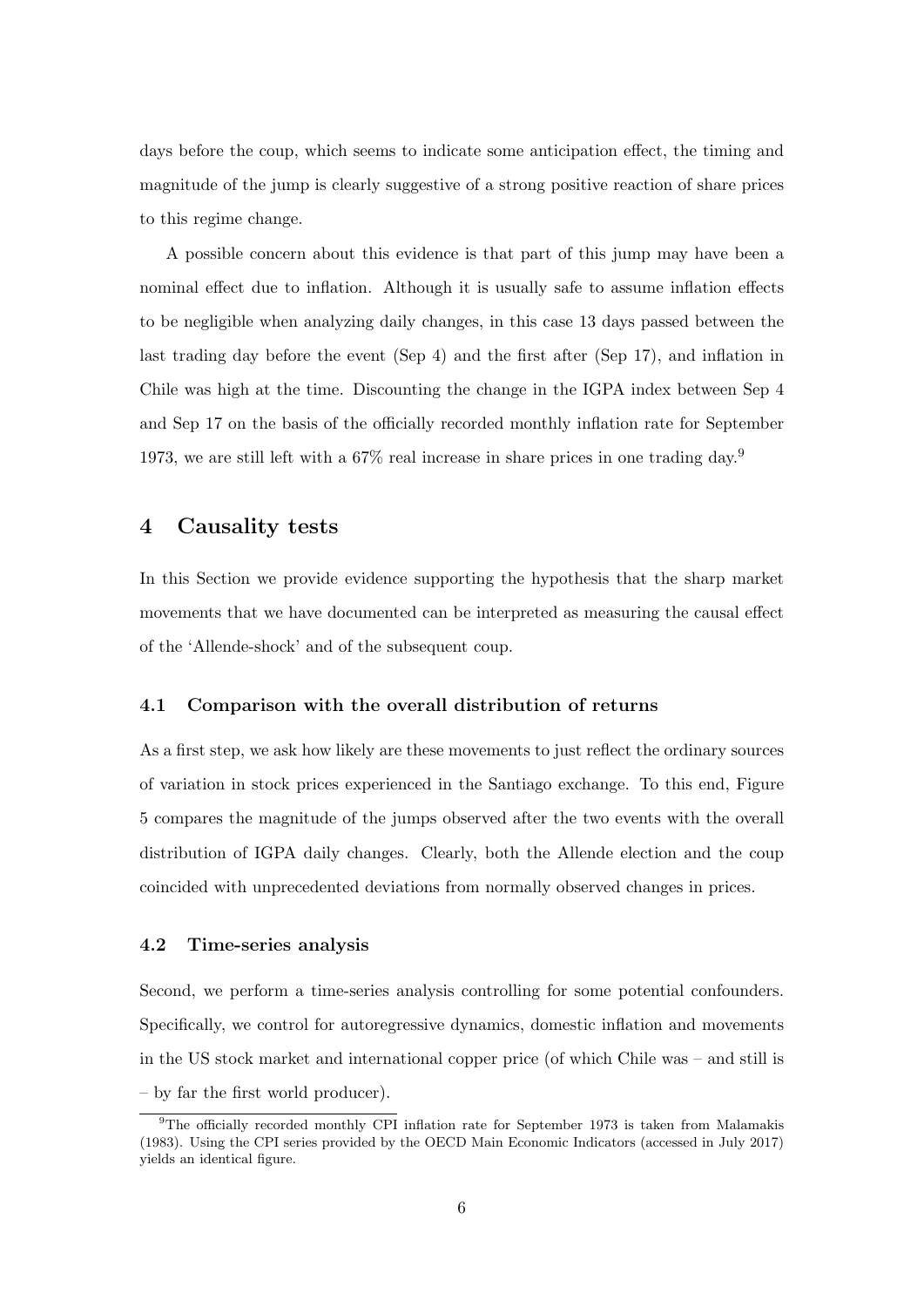We regress the daily percentage change in the IGPA index (with respect to the previous trading day) on its lags, the change in the price level, the change in the US S&P 500 index and the change in the price of copper in the Chicago Mercantile Exchange (in US dollars).<sup>10</sup> We include a dummy equal to one in the first trading day after the event. We thus estimate the following regression:

$$
\Delta I GPA_t = \alpha + \sum_{j=1}^p \delta_j \Delta I GPA_{t-j} + \sum_{j=0}^p \sigma_j \Delta S P 500_{t-j} + \sum_{j=0}^p \phi_j \Delta P_{t-j} + \sum_{j=0}^p \mu_j \Delta C opper_{t-j} + \beta D_t + \epsilon_t \tag{1}
$$

where  $IGPA$  is the natural log of IGPA,  $P$  is the natural log of the Consumer Price Index, SP500 is the natural log of the US S&P 500 stock price index, Copper is the natural log of the copper price and  $D$  is a dummy variable equal to one in the first trading day after the event considered,<sup>11</sup> and  $\epsilon$  is the error term. Table 3 displays results from different specifications.

Column 1 provides estimates using the whole available sample period (1961-2016). Columns 2 and 3 (our preferred specifications) employ, for each event, a time-window including the 500 trading days before the event. In columns 4 and 5 we exclude the S&P 500 index and the copper price from the regression. In columns 6 and 7 we again use all control variables, but restrict the time-window to 250 trading days before each event. In all specifications, the lag length  $p$  is chosen on the basis of the BIC criterion (resulting in  $p = 5$  when using the whole sample and  $p = 1$  when using only a time-window before the events).

The effect of the 'Allende shock' and of the coup on the IGPA index remain virtually

<sup>&</sup>lt;sup>10</sup>Historical data on the S&P 500 index was retrieved from Yahoo Finance. The time-series for the daily spot price of copper (in US dollars per pound) in the Chicago Mercantile Exchange is from the CME and was downloaded from Quandl. The CPI index is taken from Malamakis (1983), which covers the 1960-1992 period, and interpolated with the CPI series from the OECD MEI for the post-1992 observations used in column 1 (the two series are virtually identical in the 1970-1992 period in which they are both available). Both before and after 1992, the domestic CPI is available only at the monthly frequency. To avoid abrupt jumps in the first day of each month, we produce a smoothed daily series through cubic splines interpolation. To perform the interpolation, we attribute the monthly average to the middle of each month. We take all variables in percentage changes because standard unit-root tests indicate that the outcome variable as well as the controls are non-stationary.

 $11$ In the specification which includes both events (column 1), we include two dummy variables.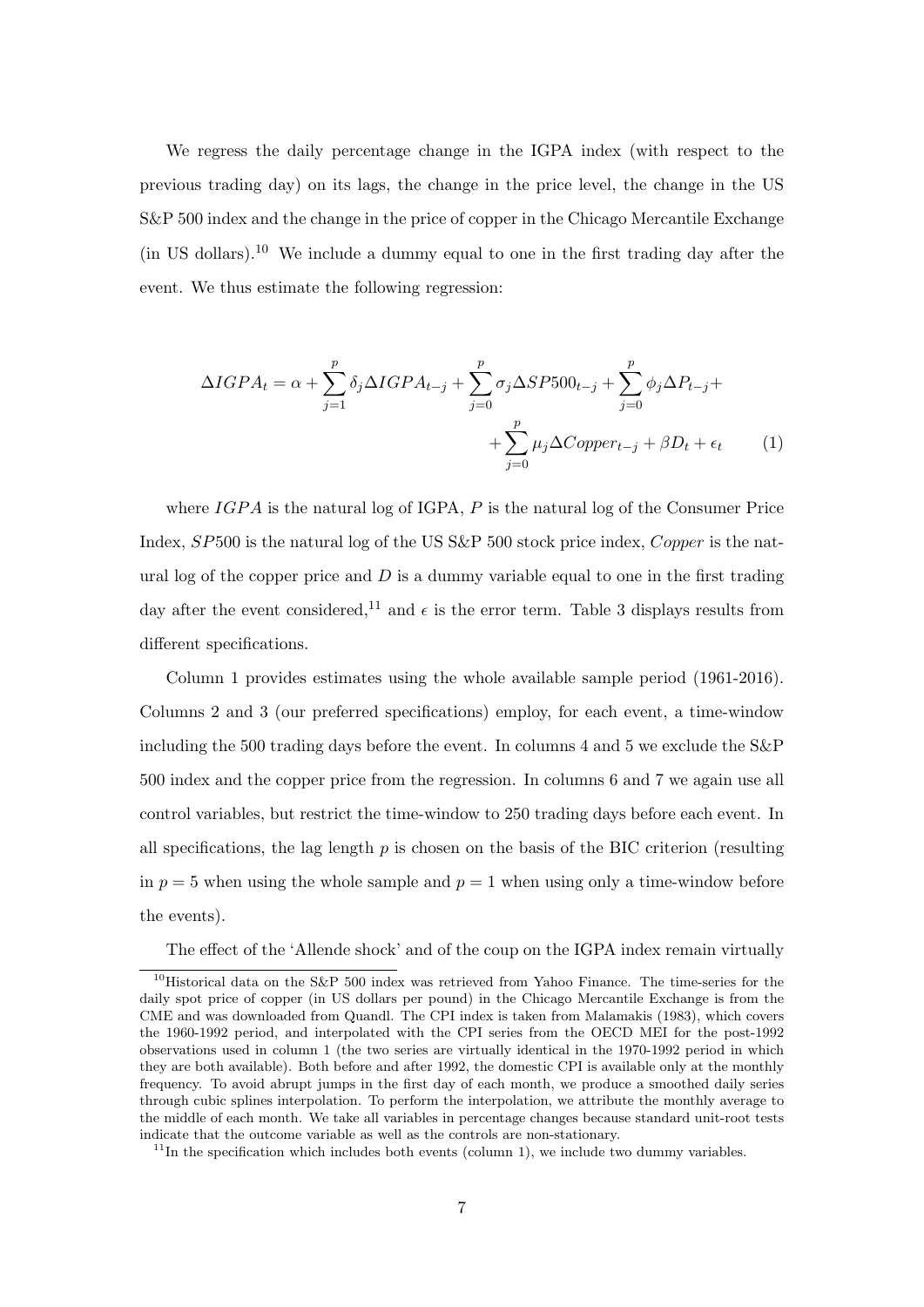unchanged across all regressions, and very close to the unconditional changes observed in the first trading day after the events (-21.88% and +79.20%, respectively). We conclude that US macroeconomic conditions, the international copper market and domestic inflation did not contribute in any meaningful way to the jumps in stock market values observed after the institutional shocks examined.<sup>12</sup>

#### 4.3 Panel two-way fixed effects regression

Third, to control for the influence of potential global and regional common shocks not captured by the variables included in equation 1, we use major Latin American and global stock markets as a comparison group. Specifically, we include in the comparison group the MSCI world index and the US, Mexican and Brazilian stock markets.<sup>13</sup>

Figure 6 displays this exercise graphically, showing that that the shifts in share valuations after our events of interest are not explained at all by global and regional trends. Following this approach, we estimate a two-way fixed-effects regression in a panel composed by Mexico, Brazil, United States and Chile. We estimate the model in two versions: (a) using deflated stock indexes as the independent variable (b) using nominal indexes as the independent variable and including the price level as a control variable. Observations are at a monthly frequency.<sup>14</sup>

The first version implies estimating the following regression

$$
\Delta r_{it} = \alpha_i + \delta_t + \beta_1 D_{1it} + \beta_2 D_{2it} + \epsilon_{it} \tag{2}
$$

 $12A$  potential concern regarding this exercise is that copper price changes are partly endogenous to the performance of Chilean mining firms, both because of reverse causality and unobserved confounders. In a robustness test not reported here (available from the authors upon request) we find that results are unchanged if the copper price is excluded from the regressions or substituted with the index of global demand for industrial commodities developed by Kilian (2009).

<sup>&</sup>lt;sup>13</sup>The MSCI World Index was retrieved from www.msci.com; the US and Mexican indexes are taken from the OECD Monthly Monetary and Financial Statistics (MEI); the Brazilian index is the IBOVESPA (downloaded from the website of the Institute for Applied Economic Research (Ipea) at www.ipeadata.gov.br). All indexes are deflated with the Consumer Price Index. The World CPI Index was downloaded from the International Monetary Fund International Financial Statistics (IFS); the US and Mexican CPIs were taken from the OECD Main Economic Indicators (MEI); the CPI for Brazil was downloaded from Ipea.

<sup>&</sup>lt;sup>14</sup>Stock indexes for Mexico and Brazil were not available at a higher frequency.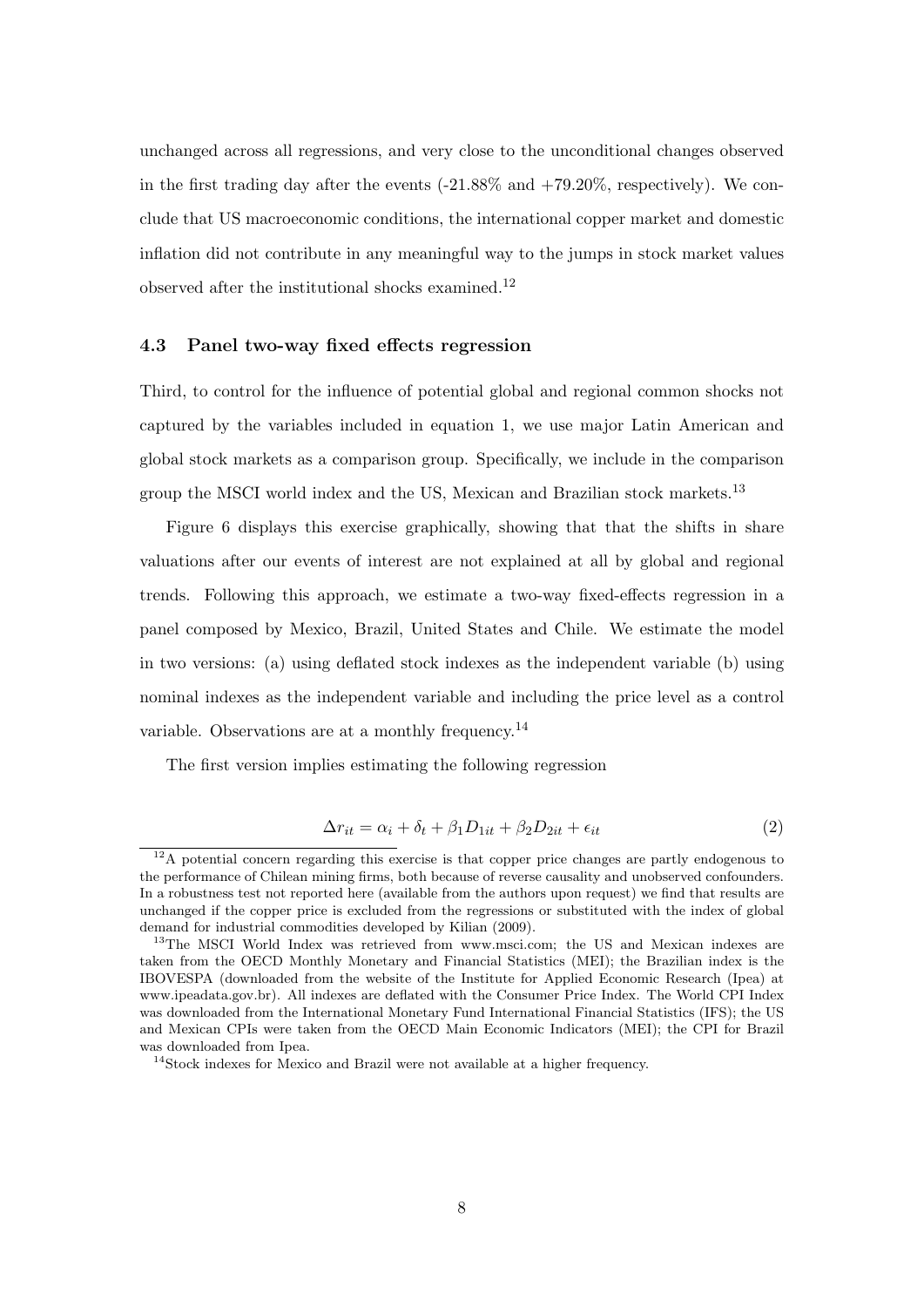While the regression corresponding to the second version is

$$
\Delta y_{it} = \alpha_i + \delta_t + \gamma \Delta CPI_{it} + \beta_1 D_{1it} + \beta_2 D_{2it} + \epsilon_{it}
$$
\n(3)

 $\Delta r$  is the percent change in the deflated stock index;  $\Delta y$  is the percent change in the nominal stock index;<sup>15</sup>  $\Delta CPI$  is the percent change in the consumer price index;  $\alpha_1$  are country-specific intercepts and  $\delta_t$  are (monthly) time-dummies.  $D_1$  is an indicator for the Allende electoral victory (ie, a dummy equal to one in Chile in September 1970), while  $D_2$  is an indicator for the coup (equal to one in Chile in September 1973). The estimation period is 1970m1-1975m12.

The resulting estimated effect of the 'Allende shock' on monthly stock valuations is -45% (cluster-robust standard error: 2.1%) when estimated from eq.2 and -52% (clusterrobust standard error:  $2.1\%$ ) when estimating eq. 3. The effect of the military coup is 80.8% (cluster-robust standard error: 3.3%) from eq. 2 and 100.8% (cluster-robust standard error: 2.8%) from eq.3. We thus conclude that using these major American stock markets as a control group confirms the effect sizes inferred from the IGPA daily changes.

# 5 Gauging anticipation effects

Our exercise exploits the fact that the Allende election came as a surprise, and that the success (if not the occurrence) of the Pinochet coup could not have been entirely anticipated. Still, the changes in stock market valuations that provide the basis for our analysis are bound to underestimate the effect of these shocks to political institutions: market valuations before the election must have had already internalized some non-zero probability of a socialist victory; similarly, before the 1973 coup some anticipation effect may have been due to awareness of the increasing possibility of an event of this type, given the political and economic context, or to private information. Unfortunately, there is no information allowing quantification of the extent of the anticipation effect in the

<sup>&</sup>lt;sup>15</sup>We take stock indexes in percentage changes because a Im-Pesaran-Shin unit-root test for panel data indicates that both nominal and deflated stock indexes are likely to be non-stationary (the p-value for the null hypothesis that all panels contain a unit root is 0.99 for nominal indexes and 0.49 for deflated indexes in our estimation period.)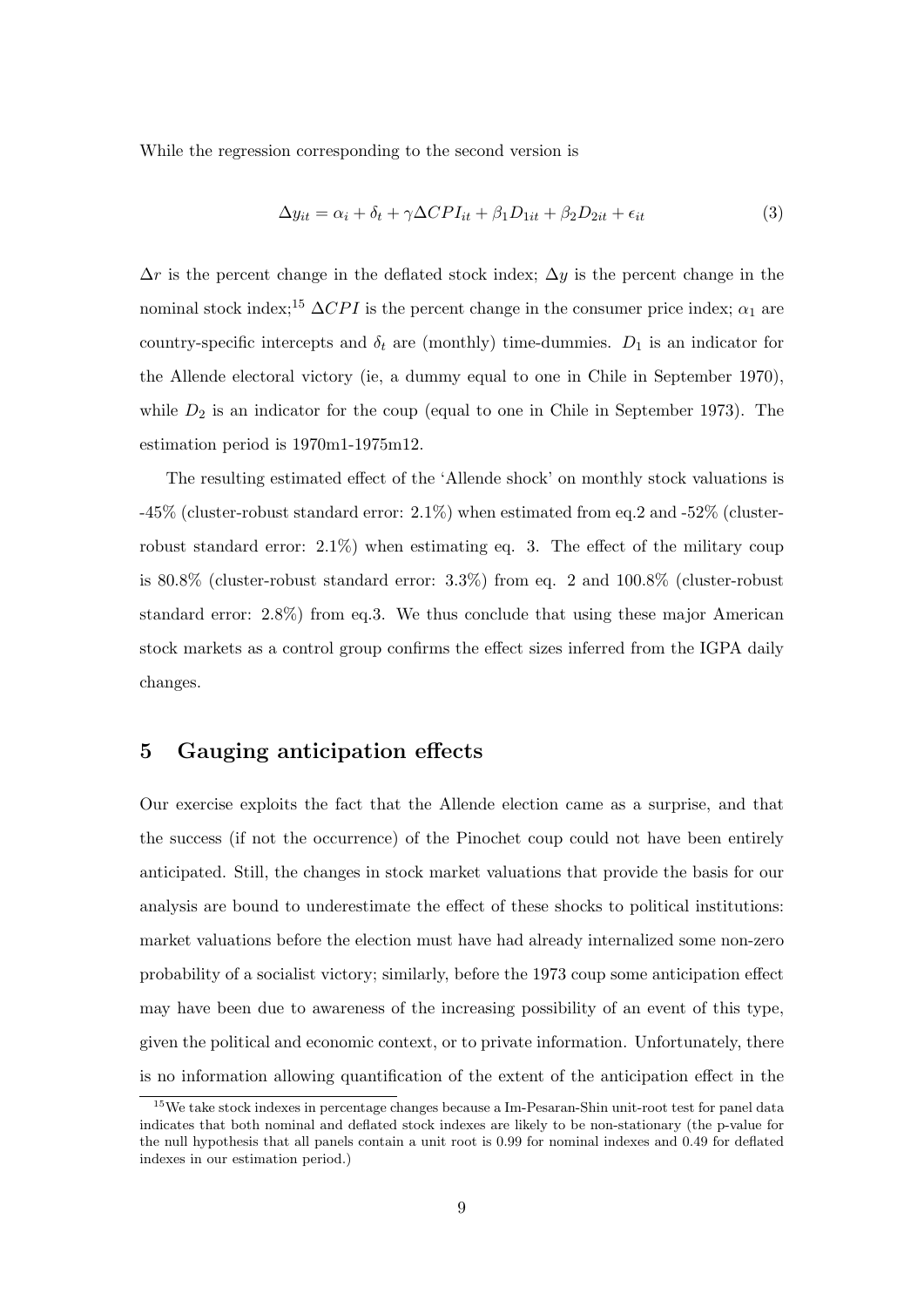case of the military coup. On the other hand, surveys conducted before the 1970 election allow some quantification with respect to the 'Allende shock'. In what follows, we use data from vote expectation surveys to obtain a measure of the perceived probability of a socialist victory. We focus on the wealthy individuals that were likelier to hold shares. We then use this information to recover an approximate estimate of the overall effect of the 'Allende shock'. We show in the appendix that voting intentions surveys, while clearly inferior to vote expectation data for our purposes, yield similar estimates.

#### 5.1 Voting expectations and perceived probability of Allende victory

The value of the IGPA in the day before the 1970 election can be seen as a weighted average of expected valuations conditional on the three possible election outcomes, with weights given by perceived probabilities.<sup>16</sup> As a result, we can recover an estimate of the overall effect as the observed price change divided by the estimated surprise (defined as one minus the ex-ante perceived probability of the event). We use the vote expectation surveys conducted by Eduardo Hamuy, founder in 1957 of an innovative public opinion research program at the University of Santiago (Cordero, 2009, pp. 75-76), to obtain an approximate measure of the 'surprise'.

Hamuy's surveys asked (mostly) residents of the Santiago metropolitan area, among other questions, "who do you think will win the upcoming presidential election?".<sup>17</sup> Results are reported in Tables 4 and 5.<sup>18</sup> In the two months before the election, the share of responders predicting an Allende victory has been stable and near 30% overall (second column of Table 5).<sup>19</sup>

Importantly, the share predicting an Allende victory is significantly lower among the wealthier individuals who were much more likely to hold shares in the Santiago

 $16\text{As}$  usual in the literature, in this discussion we are abstracting from risk aversion, as we have no measure of the degree of risk aversion of investors in the Santiago stock market in that period.

<sup>&</sup>lt;sup>17</sup>Our translation. The original question in spanish was: "En su opinion, cual de los candidados cree usted que ganerà la proxima eleccion presidencial?". In some of the surveys the wording is slightly different: "En este momento, cual cree usted que es el candidato que tiene mejores posibilidades de triunfo?".

<sup>18</sup>We downloaded Hamuy's datasets from the online archive of the Roper Center for Public Opinion Research (Cornell University).

<sup>&</sup>lt;sup>19</sup>Graefe (2014) shows that vote expectation surveys are among the best predictors of electoral outcomes, and that their role is comparable to that of prediction markets. Favorable results on the predictive power of voting expectation surveys are found also by Rothschild and Wolfers, 2012.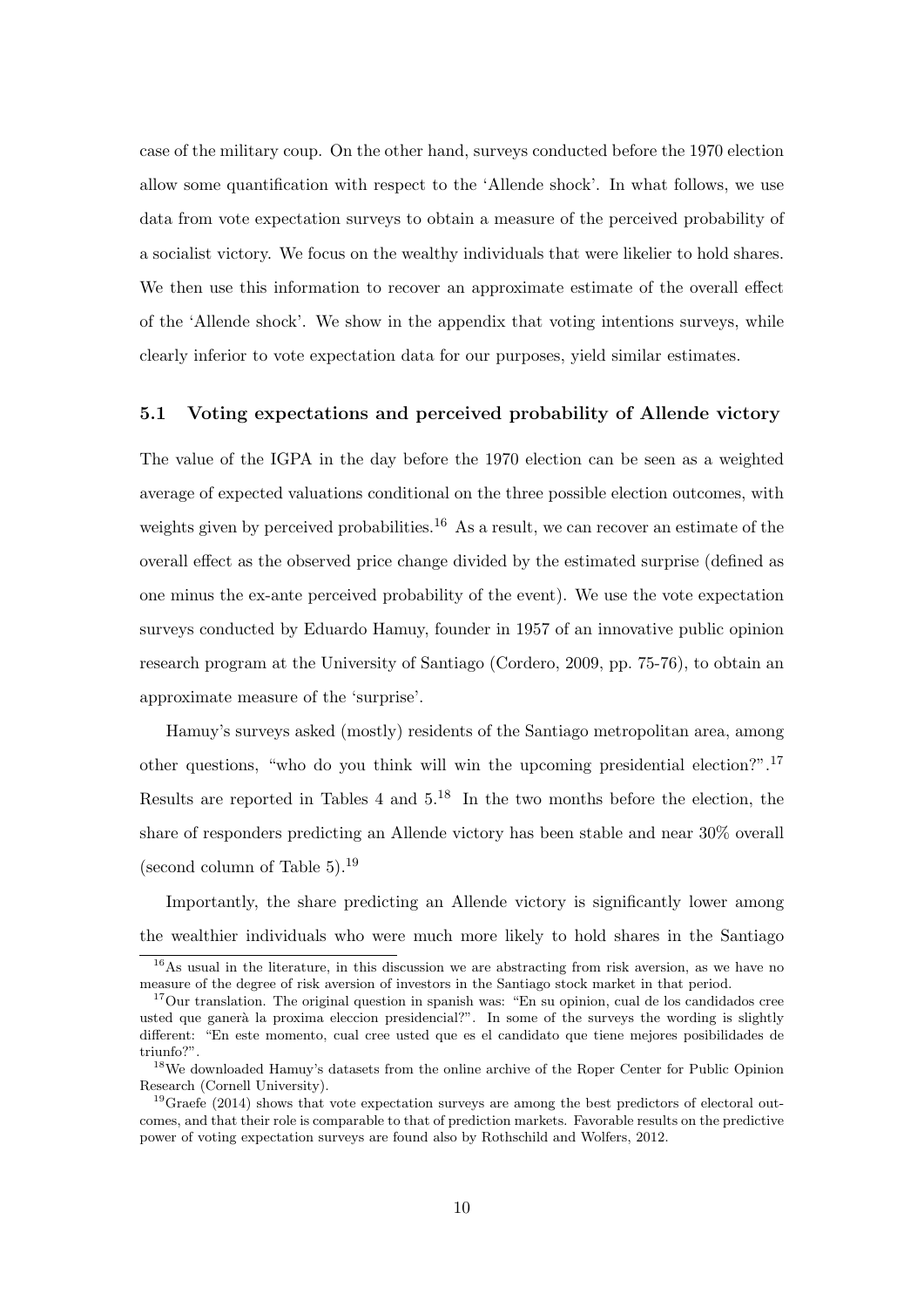stock market. This is shown in Table 5, where we use four alternative proxies for wealth, based on the information contained in Hamuy's surveys. In the third column, we define as wealthy an individual who declares to live in a 'luxury mansion', 'luxury apartment' or 'upper-middle class home' (the remaining categories are 'lower-middle class', 'modest', 'poor' and 'very poor'). In the fourth column, we look at socio-economic status (as assessed by the interviewer), including those who are classified as displaying a 'very good' or 'good' socio-economic level (other categories are 'regular', 'bad' and 'very bad'). In the fifth column we use a more restrictive classification, including only those with 'very good' socio-economic level. Finally, in the last column we consider those who declare that their income 'is well sufficient and allows them to save some money' (excluded categories are 'sufficient, no difficulties'; 'not sufficient, some hardship'; 'not sufficient, great hardship'). The fact that wealthier individuals were less likely to predict an Allende victory clearly holds across different surveys and different proxies for wealth. In surveys performed in the last two months before the election, during which time figures appear rather stable, the share predicting an Allende victory among the wealthy varies between 11.4% and 19.2% depending on the proxy employed for wealth, with a simple average of 15.5%. We employ a logit model to estimate the predicted probability of expecting an Allende victory for an individual with an upper-middle class or luxury home and a salary sufficient to accumulate savings.<sup>20</sup> The resulting estimate is 13.7%. We interpret this as the ex-ante probability of an Allende victory perceived by potential investors.<sup>21</sup> Combined with the observed 48.6% cumulative fall in share prices in the aftermath of the election, this suggests an overall effect around 56%.

<sup>&</sup>lt;sup>20</sup>The logit model indicates that the socio-economic status as assessed by the interviewer provides no significant explanatory power, after controlling for house type and salary (the p-value on the socioeconomic status variable is 0.94, while coefficients on the house type and salary variables are significant with  $p < 0.01$ ).

 $21$ Of course, the assumption that the average perceived probability of the event among respondents is equal to the share of respondents 'expecting' the event is a crude one. However, a more sophisticated approach would require information on the shape of the distribution of underlying perceived probabilities, which is not available.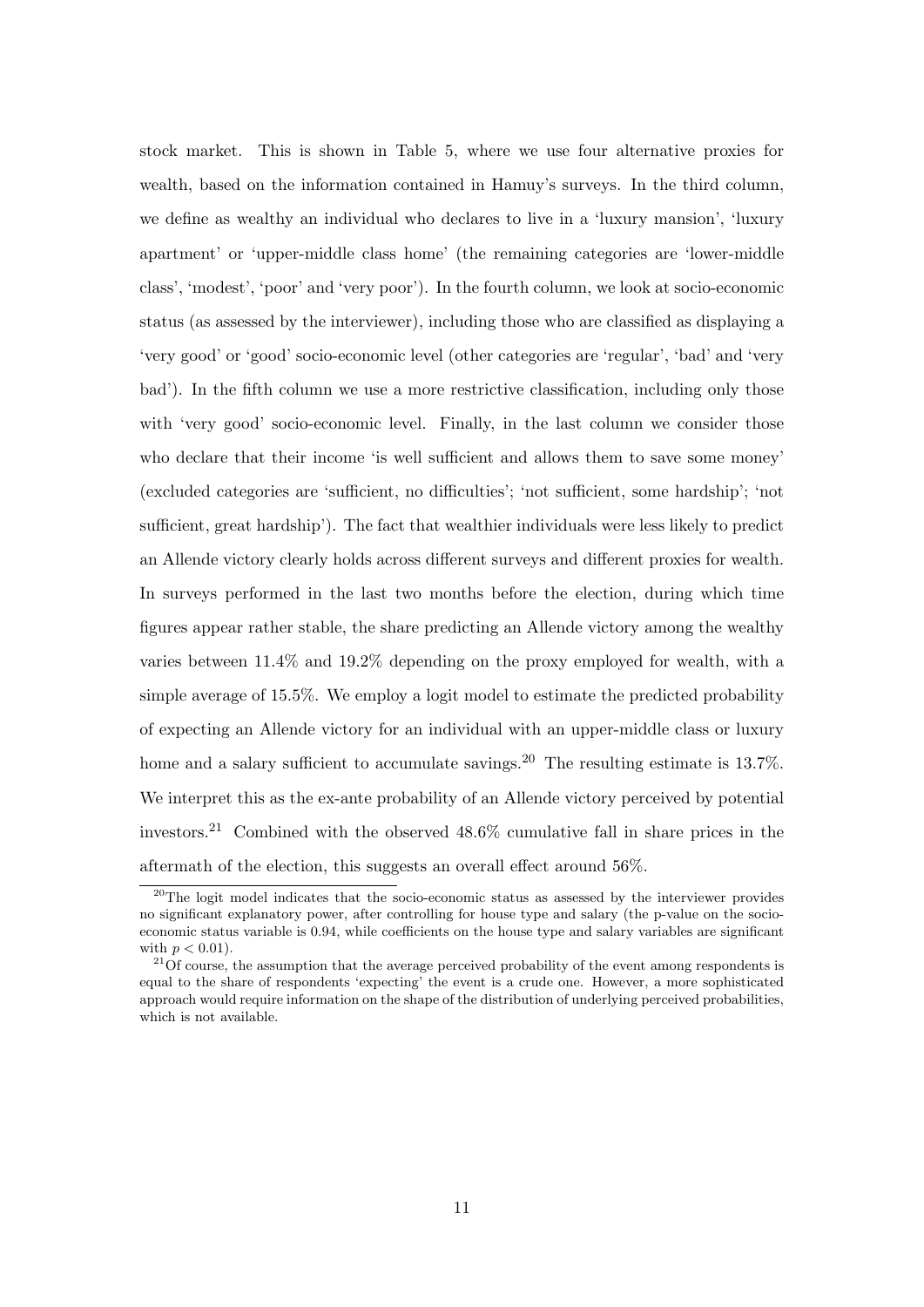# 6 Conclusions

The evidence we have presented contributes to a growing literature on the effect of political shocks on financial markets (e.g. Dube, Kaplan, and Naidu, 2011; Snowberg, Wolfers, and Zitzewitz, 2007) by documenting the effect of one of the sharpest electoral shocks in recent history and its subsequent reversal.

Of course, the price change we observe after each event equals the overall effect of the institutional shock times the surprise (defined as one minus the ex-ante probability of the event). The overall effect of expected policy differences between a Alessandri regime and a UP regime is therefore larger than the 48.6% fall in prices observed after the election. Importantly, the evidence we have presented is not limited to voting intention polls, but includes data on vote expectations by social class. As we have shown, pre-election surveys suggest that the perceived ex-ante probability of a socialist victory was around 14% among the wealthy individuals who were likelier to trade stocks. The implied overall effect would then be a 56% decrease in values. The marked increase in stock prices prior to the coup may reflect an analogous internalization of some positive likelihood of a regime change. If this is the case, the difference in stock market valuations associated with the two regimes is considerably greater than the 80 percent one-day change in stock prices.

Even without taking account of the likely partial internalization of some probability of both events, the stock price changes we have observed are of a different order of magnitude than those found in the previous literature, which mostly focused on US elections, arguably reflecting much larger policy divergence in the events we study. Stock market effects of this magnitude imply that institutional/political regime changes can have very substantial impacts on investment incentives, wealth inequality, and other determinants of growth and distribution.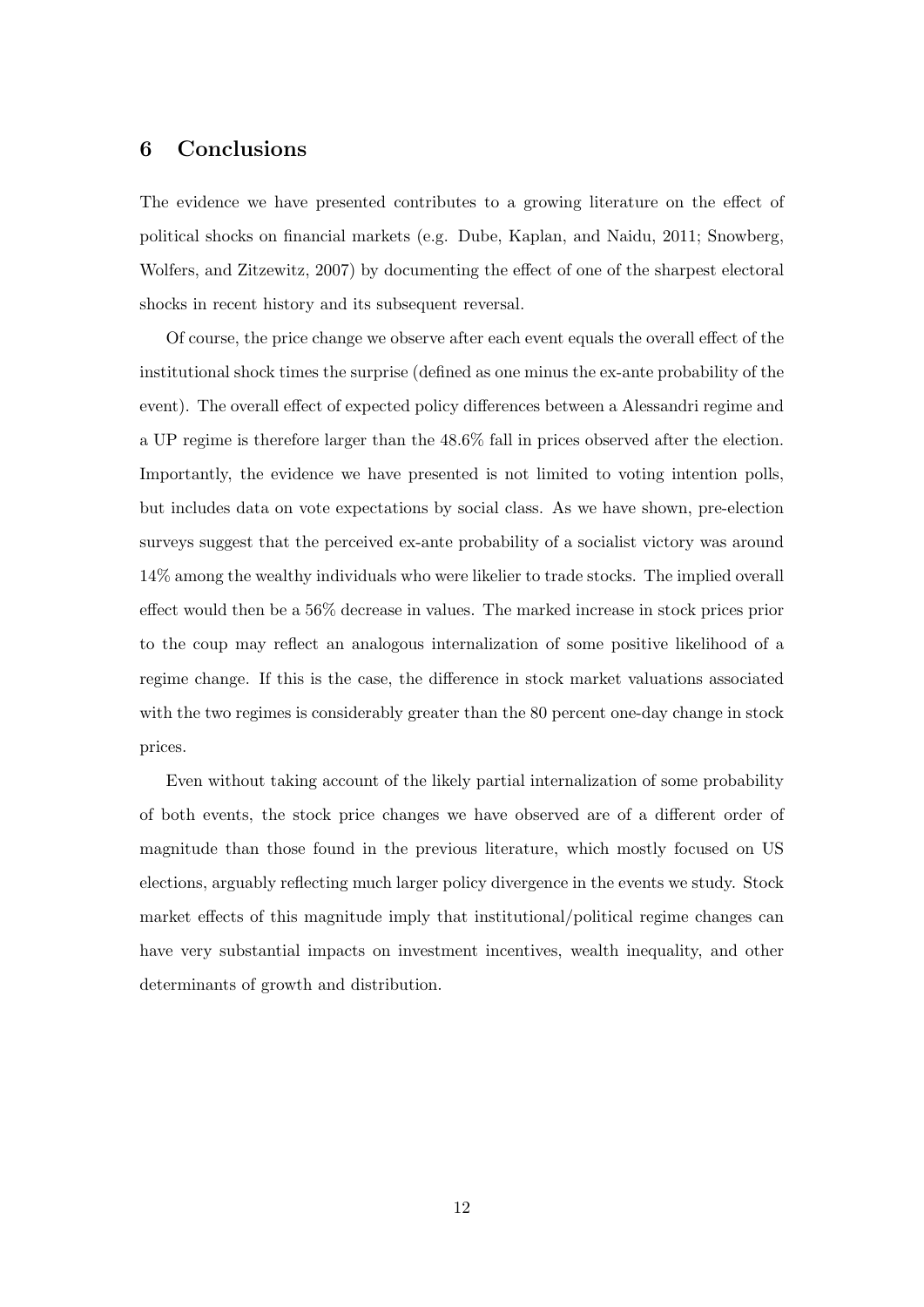## References

- Cordero, R. (2009). "Dígalo con números: la industria de la opinión pública en Chile". In: La sociedad de la opinión: reflexiones sobre encuestas y cambio político en democracia. Ed. by R. Cordero. Santiago: Ediciones Universidad Diego Portales.
- Downs, A. (1957). An Economic Theory of Democracy. New York, NY: Harper and Row.
- Dube, A., E. Kaplan, and S. Naidu (2011). "Coups, Corporations, and classified information". In: Quarterly Journal of Economics 126.3, pp. 1375–1409.
- El Mercurio (1970a). El Mercado Bursatil. (Sep 9, 1970).
- (1970b). Hoy se Reanuda Actividad Bursatil Suspendida Ayer. (Sep 8, 1970, p.15).
- Ffrench-Davis, R. (1973). Políticas económicas en Chile, 1952-1970. Ediciones Nueva Universidad, Universidad Católica de Chile.
- Graefe, A. (2014). "Accuracy of Vote Expectation Surveys in Forecasting Elections". In: Public Opinion Quarterly 78 (S1), pp. 204–232.
- Hersh, S.M. (1983). The Price of Power: Kissinger in the Nixon White House. Summit Books.
- Kilian, L. (2009). "Not All Oil Price Shocks Are Alike: Disentangling Demand and Supply Shocks in the Crude Oil Market". In: American Economic Review 99.3, pp. 1053–69.
- Kirkendall, A.J. (2004). "Paulo Freire, Eduardo Frei, Literacy training and the politics of consciousness raising in Chile, 1964 to 1970". In: Journal of Latin American Studies 36.04, pp. 687–717.
- Larrain, F. and P. Meller (1991). "The Socialist-Populist Chilean Experience, 1970- 1973". In: The Macroeconomics of Populism in Latin America. Ed. by R. Dornbusch and S. Edwards. University of Chicago Press.
- Malamakis, M.J. (1983). Historical Statistics of Chile, Vol.4. Greenwood Press.
- Marash, D. (1988). Chile Waits, In Silence, For a Verdict. New York Times (Oct 4, 1988). url: http://www.nytimes.com/1988/10/04/opinion/chile-waits-insilence-for-a-verdict.html.
- Navia, P. (2004). "Public Opinion Polls in Chile". In: Public Opinion and Polling Around the World: A Historical Encyclopedia. Ed. by J. Geer. ABC-Clio.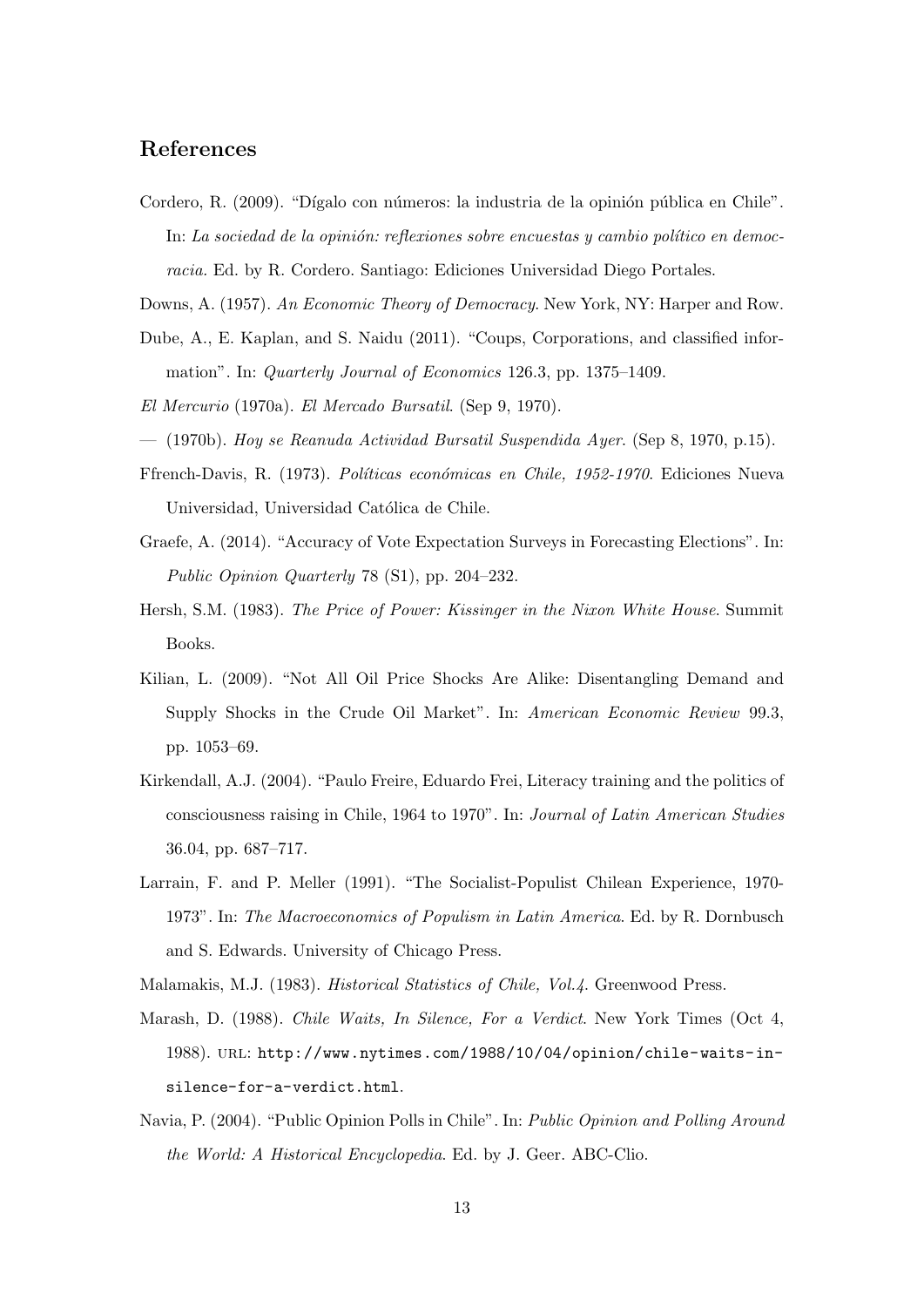- Nef, J. (1983). "The Revolution that Never was: Perspectives on Democracy, Socialism, and Reaction in Chile". In: Latin American Research Review 18.1, pp. 228–245.
- NSC (1970). National Security Council, Memorandums for Dr.Kissinger, June-August 1970. Richard Nixon Presidential Library. url: https://www.nixonlibrary.gov/ virtuallibrary/releases/dec10/17.pdf.
- Rothschild, D. and J. Wolfers (2012). "Forecasting Elections: Voter Intentions versus Expectations". In: URL: http://users.nber.org/~jwolfers/papers/VoterExpectations. pdf.
- Sigmund, P.E. (1977). The overthrow of Allende and the politics of Chile, 1964-1976. University of Pittsburgh Press.
- Snowberg, E., J. Wolfers, and E. Zitzewitz (2007). "Partisan impacts on the economy: evidence from prediction markets and close elections". In: Quarterly Journal of Economics 122.2, pp. 807–829.
- Stallings, Barbara (1978). Class conflict and economic development in Chile, 1958-1973. Stanford University Press.
- Thome, J.R. (1971). "Expropriation in Chile under the Frei Agrarian Reform". In: The American Journal of Comparative Law 19.3, pp. 489–513.
- TIME (1970). Chile: The Making of a Precedent. (Sep 21, 1970). URL: http://content. time.com/time/magazine/article/0,9171,942273,00.html.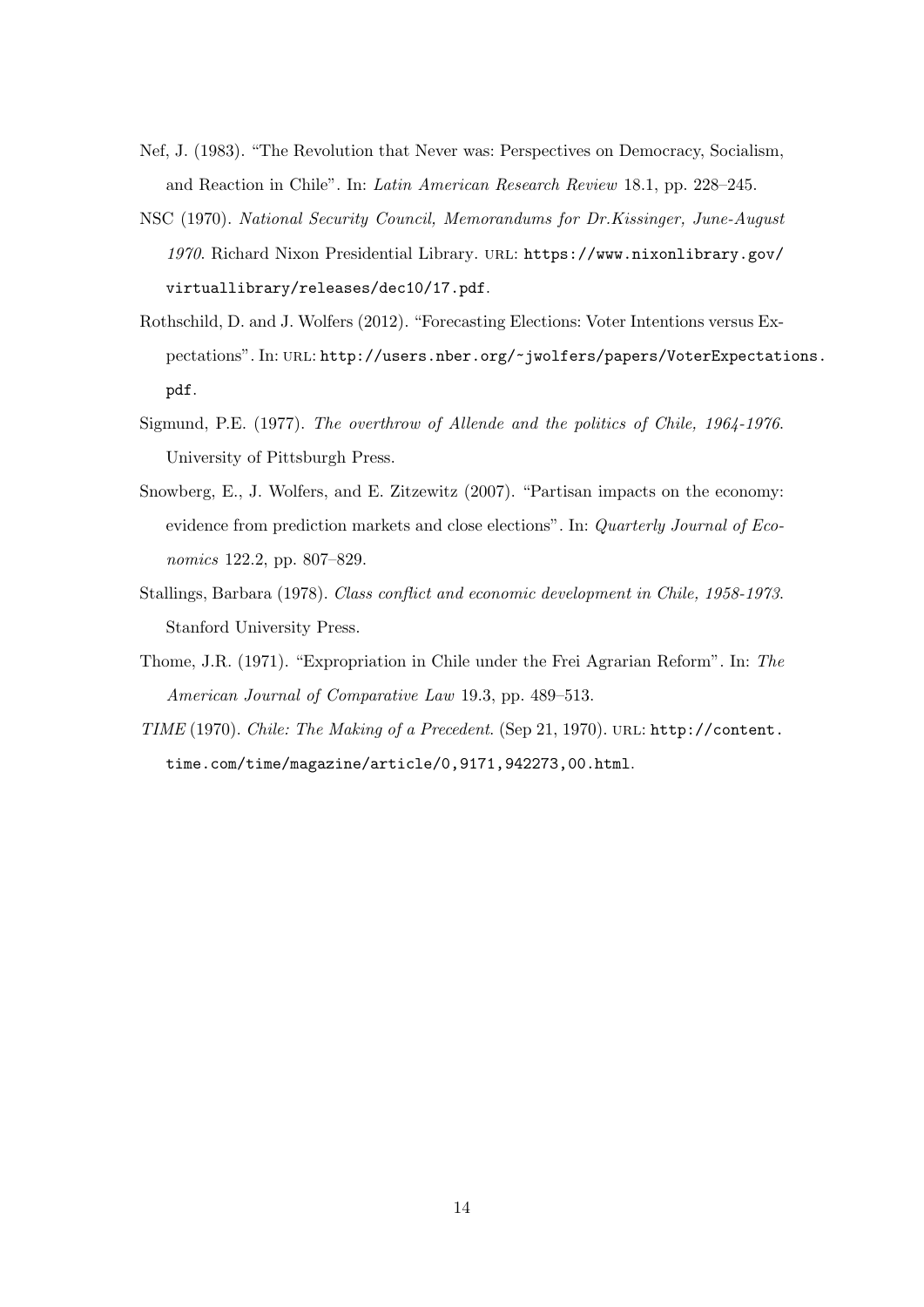

Figure 1: Deflated IGPA index (monthly, 1976=100)

Figure 2: IGPA index around the September 4 1970 election



vertical red dashed line  $=$  last trading day before the election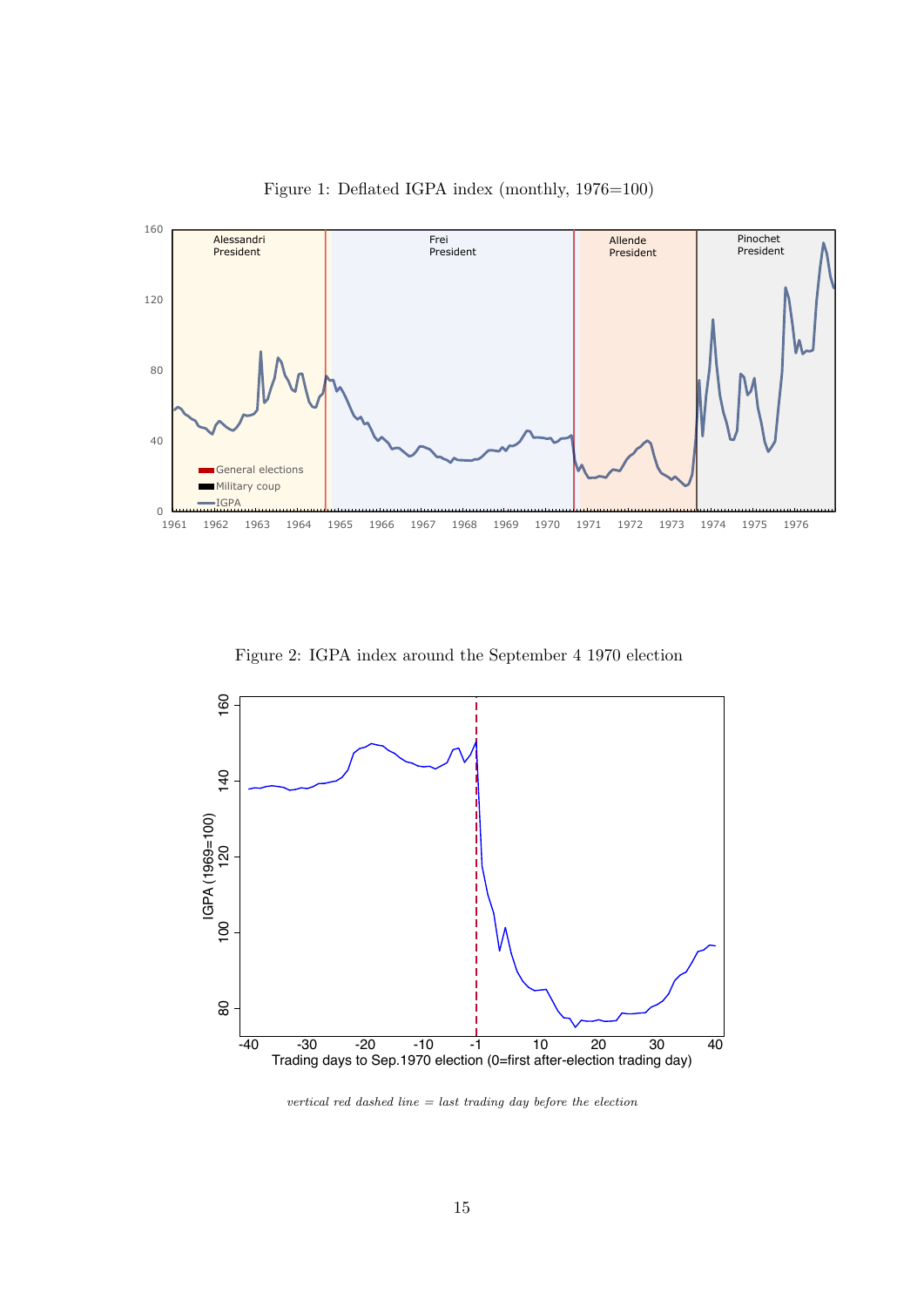

Figure 3: Monthly real dividends paid by firms listed in Santiago

Figure 4: IGPA index around the September 11 1973 coup



vertical red dashed line  $=$  last trading day before the coup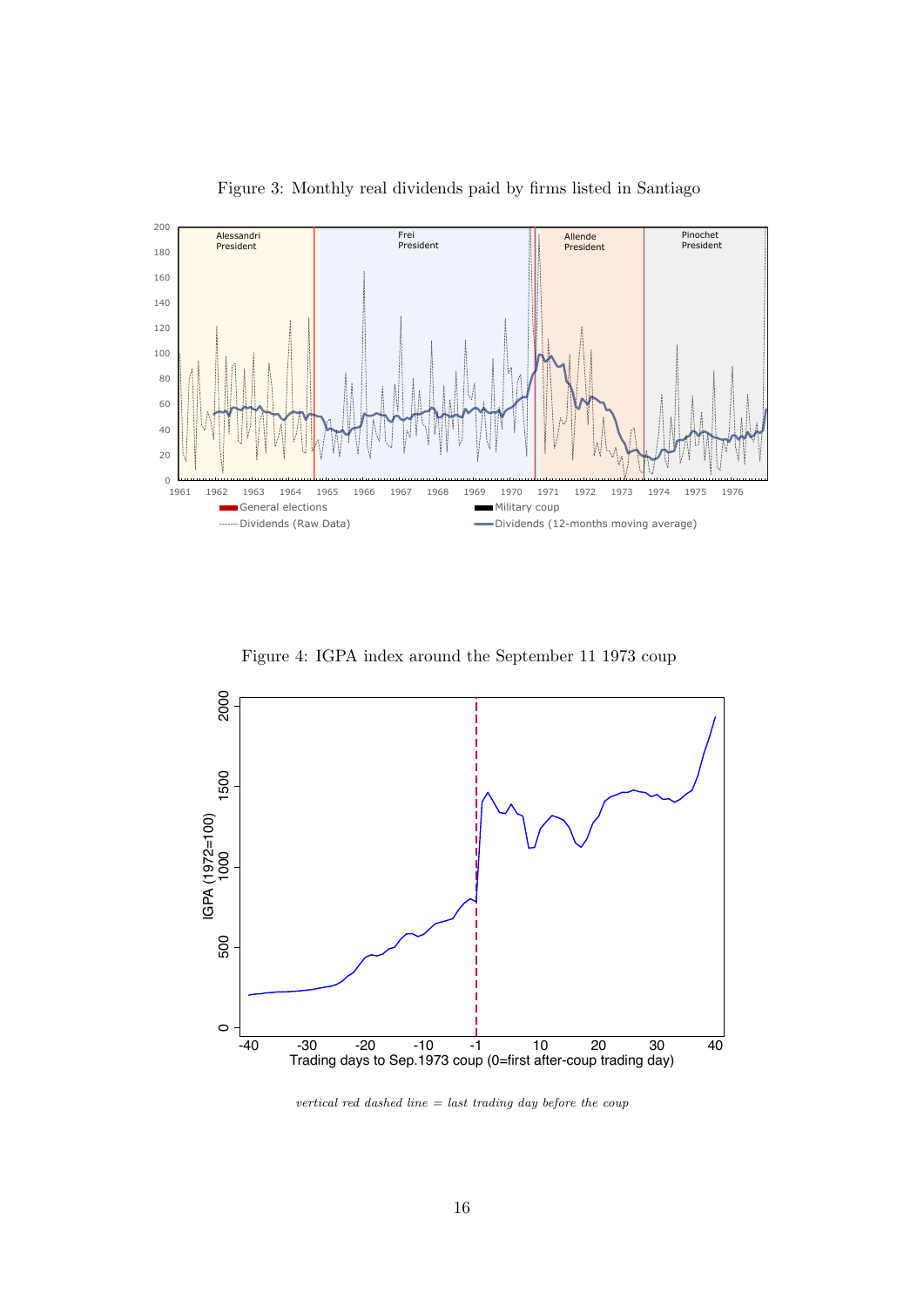Figure 5: Empirical distribution of IGPA daily percentage changes (1961-2016, bin width 0.10)

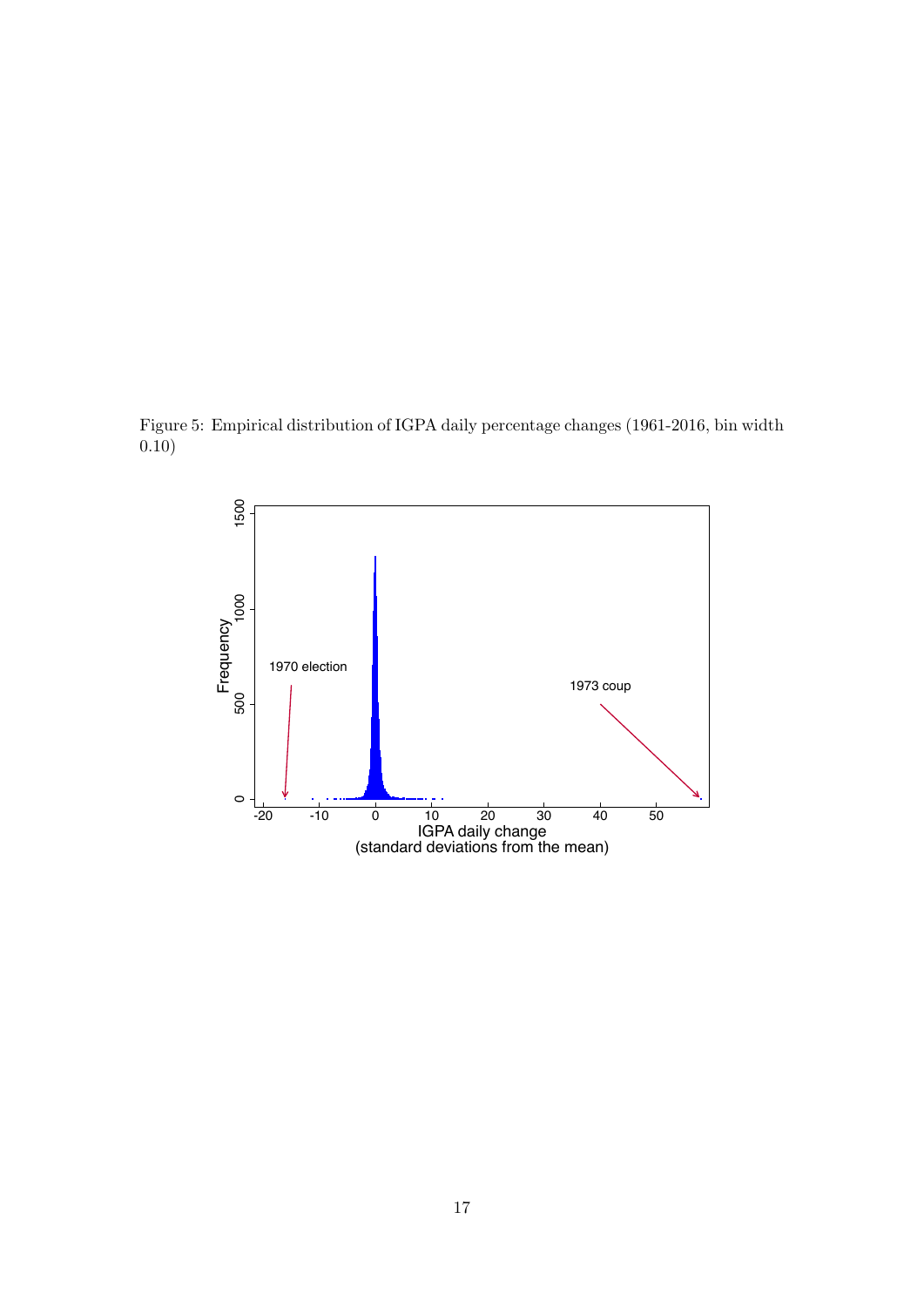

Figure 6: Deflated Stock Indices

vertical red dashed line  $=$  last monthly observation before the event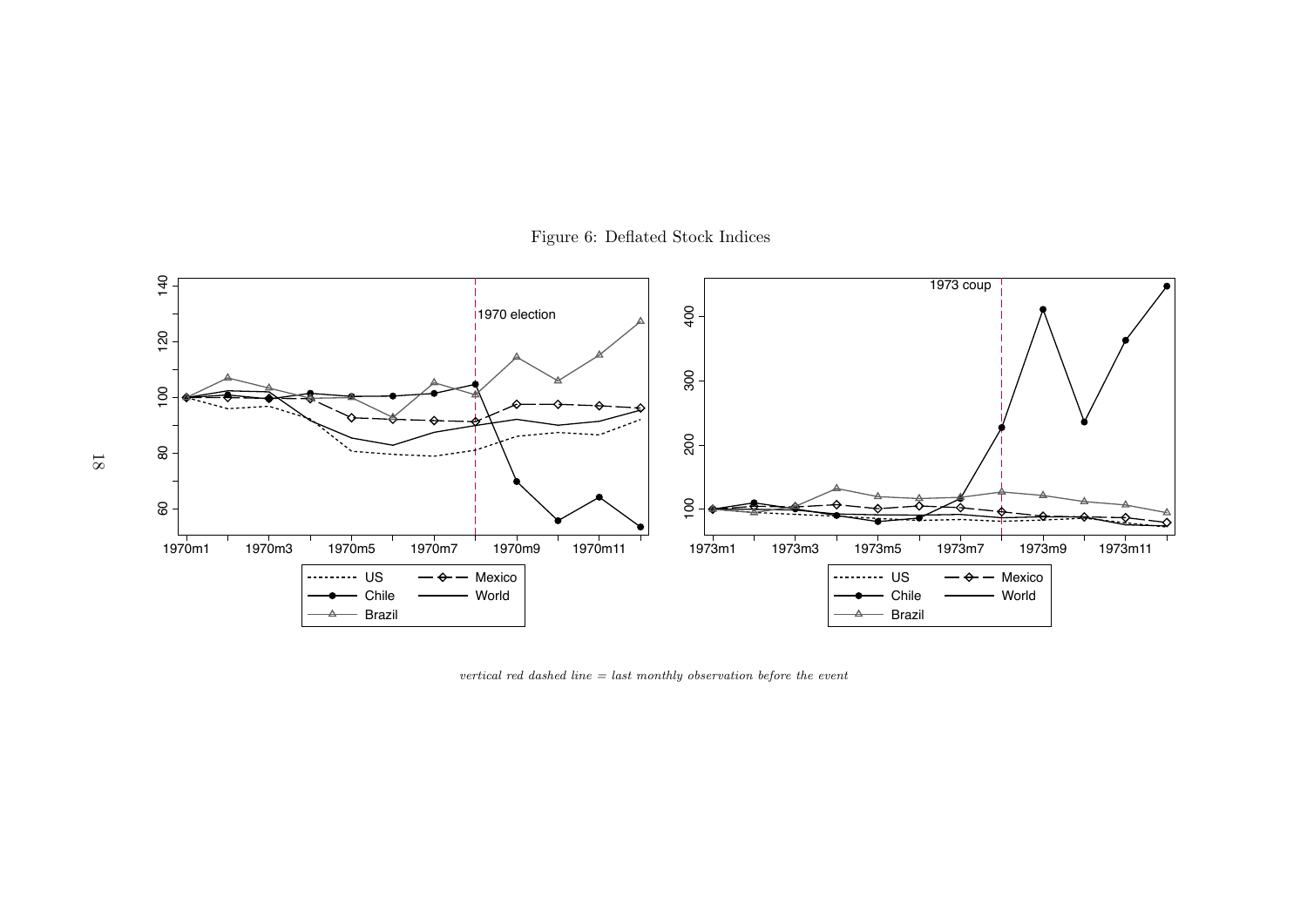|               |                       |             |       |            |         |           | Allende |
|---------------|-----------------------|-------------|-------|------------|---------|-----------|---------|
| Survey date   | Area                  | $\mathbf n$ | Tomic | Alessandri | Allende | Undecided | margin  |
| $11-13$ April | Gran Santiago         | 1,217       | 26.3% | 38.9%      | 25.0%   | $9.8\%$   | $-15.4$ |
| $24-27$ April | Gran Santiago         | 1,108       | 28.3  | 40.6       | 27.1    | 4.0       | $-14.1$ |
| $24-27$ April | Valparaiso-Vina       | 621         | 28.4  | 42.4       | 25.4    | 3.8       | $-17.7$ |
| $24-27$ April | Concepcion-Talcahuano | 648         | 37.1  | 30.0       | 23.5    | 9.4       | $-15.0$ |
| 29 May-9 June | National              | 3,711       | 26.7  | 32.4       | 26.3    | 14.5      | $-7.1$  |
| $19-23$ June  | Gran Santiago         | 1,333       | 28.1  | 37.4       | 31.3    | 3.2       | $-6.3$  |
| $11-14$ July  | Gran Santiago         | 1,243       | 21.2  | 41.9       | 31.5    | 5.5       | $-11.0$ |
| $11-14$ July  | Concepcion-Talcahuano | 676         | 32.8  | 29.6       | 33.5    | 4.0       | $+0.7$  |
| $8-16$ Aug    | National              | 4,104       | 26.8  | 40.3       | 29.5    | 3.4       | $-11.2$ |
| $8-11$ Aug    | Gran Santiago         | 1,296       | 26.2  | 39.0       | 27.3    | 7.5       | $-12.6$ |
| $21-24$ Aug   | Gran Santiago         | 1,290       | 26.8  | 40.3       | 29.5    | 3.4       | $-11.2$ |

Table 1: Voting intention surveys taken before the 1970 Presidential election (summary published on El Mercurio on Aug 30 1970)

Allende margin = Allende share - max(Alessandri share, Tomic share), with shares recalculated after excluding the undecided. Source: p.35 of the Aug 30, 1970 issue of El Mercurio

|                    | Sep 1970 presidential election  |           |                |              | Sep 1973 military coup |                                  |             |              |  |
|--------------------|---------------------------------|-----------|----------------|--------------|------------------------|----------------------------------|-------------|--------------|--|
|                    | first trading<br>day (Sep $8$ ) |           |                | until Sep 30 |                        | first trading<br>day (Sep $17$ ) |             | until Sep 30 |  |
|                    | change<br>$\mathbf n$           |           | $\mathbf n$    | change       | $\mathbf n$            | change                           | $\mathbf n$ | change       |  |
| All                | 32                              | $-40.8\%$ | 128            | $-41.2\%$    | 48                     | 85.4%                            | 93          | 112.3%       |  |
| Agriculture        | 3                               | $-36.2\%$ | 10             | $-45.4\%$    | 5                      | 56.3%                            | 10          | 47.0%        |  |
| Banking            | 5                               | $-38.7\%$ | 10             | $-47.8\%$    | 5                      | 102.1%                           | 6           | 171.3%       |  |
| Insurance          | 0                               | n/a       | $\overline{7}$ | $-37.0\%$    | 1                      | 336.4%                           | 1           | 336.4%       |  |
| Metallurgy         | 5                               | $-49.0\%$ | 12             | $-43.2\%$    | 3                      | 113.2%                           | 8           | 124.6%       |  |
| Mining             | $\overline{2}$                  | $-65.4\%$ | 11             | $-45.1\%$    |                        | 27.3%                            | 8           | 69.3%        |  |
| Textile            |                                 | $-7.7\%$  | 10             | $-36.9\%$    | $\overline{4}$         | 89.0%                            | 7           | 378.6%       |  |
| Manuf. $\&$ others | 16                              | $-38.6\%$ | 68             | $-39.8\%$    | 29                     | 77.5%                            | 53          | 83.1\%       |  |

Table 2: Average price changes of stocks traded in the Santiago Exchange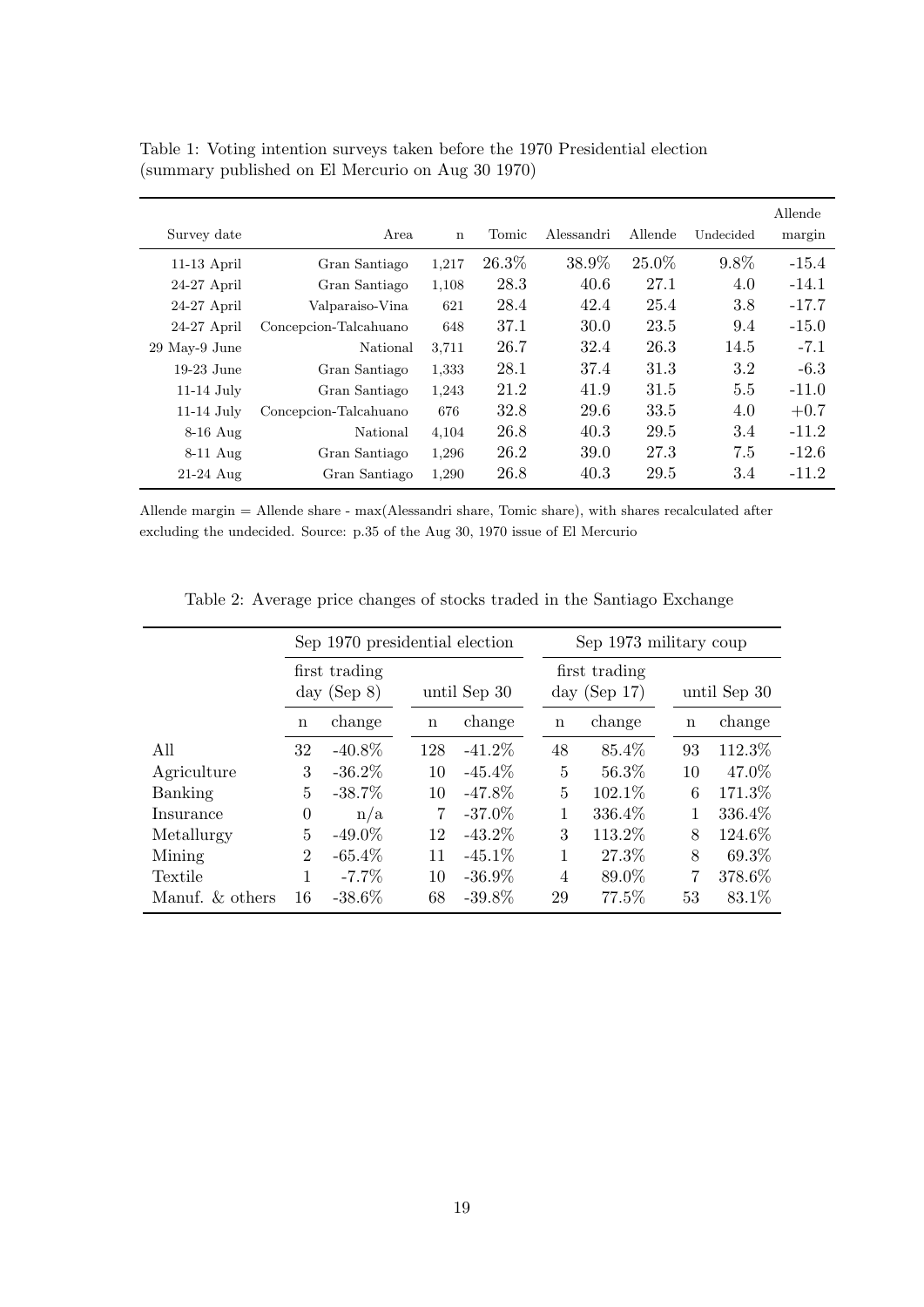|           | Dependent variable: IGPA index % change |                   |           |                   |           |           |                   |  |
|-----------|-----------------------------------------|-------------------|-----------|-------------------|-----------|-----------|-------------------|--|
|           | (1)                                     | $\left( 2\right)$ | (3)       | $\left( 4\right)$ | (5)       | (6)       | $\left( 7\right)$ |  |
|           |                                         |                   |           |                   |           |           |                   |  |
| Allende   | $-23.16$                                | $-22.16$          |           | $-22.13$          |           | $-22.90$  |                   |  |
|           | (0.15)                                  | (0.53)            |           | (0.54)            |           | (0.24)    |                   |  |
| Coup      | 78.69                                   |                   | 81.10     |                   | 80.54     |           | 81.18             |  |
|           | (0.52)                                  |                   | (0.65)    |                   | (0.38)    |           | (0.81)            |  |
| Obs.      | 13,905                                  | 501               | 501       | 501               | 501       | 251       | 251               |  |
| $R^2$     | 0.38                                    | 0.60              | 0.87      | 0.60              | 0.87      | 0.85      | 0.89              |  |
| Window    | 1961-2016                               | $500$ obs         | $500$ obs | $500$ obs         | $500$ obs | $250$ obs | $250$ obs         |  |
| IGPA lags |                                         |                   |           |                   |           |           |                   |  |
| Inflation |                                         |                   |           |                   |           |           |                   |  |
| Copper    |                                         |                   |           |                   |           |           |                   |  |
| S&P500    |                                         |                   |           |                   |           |           |                   |  |

Table 3: Robustness time-series regressions

All control variables taken in percentage changes; Robust standard errors in parentheses.

Table 4: Hamuy's pre-electoral surveys: answers to the questions 'Who would you vote for if the presidential election were to be held next Sunday' and 'Who do you think will win the upcoming presidential election?' – Whole sample

|        |             | voting intention |            |         |           |  | expected winner          |             |                          |           |
|--------|-------------|------------------|------------|---------|-----------|--|--------------------------|-------------|--------------------------|-----------|
| month  | $\mathbf n$ | Tomic            | Alessandri | Allende | no answer |  | Tomic                    | Alessandri  | Allende                  | no answer |
| 1/1969 | 677         | 18.3%            | 51.7%      | 13.3%   | 16.7%     |  |                          |             |                          |           |
| 2/1969 | 853         | 23.7             | 43.6       | 17.9    | 14.8      |  | $\overline{\phantom{0}}$ | -           | $\overline{\phantom{a}}$ |           |
| 7/1969 | 537         | 22.9             | 46.2       | 18.2    | 12.7      |  |                          |             |                          |           |
| 3/1970 | 625         | 27.8             | 39.5       | 19.0    | 13.6      |  | 27.7                     | 46.6        | 13.0                     | 12.8      |
| 3/1970 | 298         | 31.2             | 33.6       | 24.5    | 10.7      |  | 25.5                     | 43.3        | 16.4                     | 14.8      |
| 5/1970 | 679         | 28.7             | 35.8       | 26.1    | 9.4       |  | 25.2                     | 43.9        | 20.6                     | 10.3      |
| 6/1970 | 685         | 38.5             | 25.1       | 25.7    | 10.7      |  | 39.9                     | <b>25.0</b> | 23.2                     | 12        |
| 7/1970 | 473         | 34.5             | 33.6       | 26.4    | 5.5       |  | 27.9                     | 31.7        | 23.9                     | 16.5      |
| 7/1970 | 886         | 26.0             | 35.4       | 33.2    | 5.4       |  | 23.7                     | 39.3        | 28.1                     | 8.9       |
| 8/1970 | 721         | 25.7             | 33.8       | 30.2    | 10.3      |  | 28.4                     | 31.9        | 22.9                     | 16.8      |
| 8/1970 | 349         | 26.7             | 37.0       | 31.5    | 4.9       |  | 26.9                     | 35.0        | 27.5                     | 10.6      |

Sample of adult residents of metropolitan Santiago (except for the first July 1970 survey and the June 1970 one, which were both taken in the 'Valparaiso and Vina del Mar' area). Face to face interviews. Source: CEDOP/Hamuy Archive. Datasets downloaded from the Roper Center for Public Opinion Research website.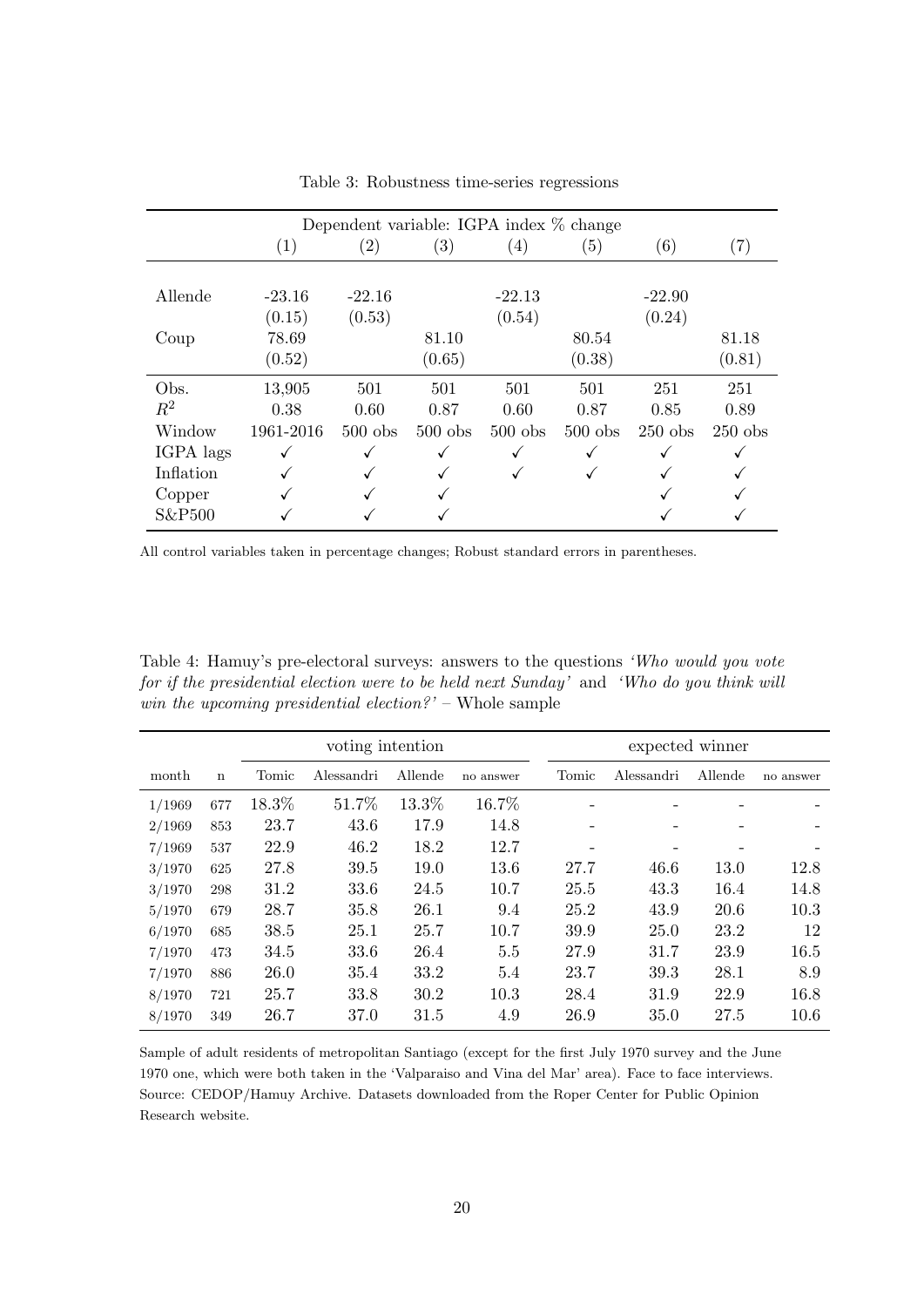| month           | whole sample           | living in<br>upper-middle class<br>home or better | good or very good<br>socio-economic<br>status | very good<br>socio-economic<br>status | income<br>sufficient to<br>save money |
|-----------------|------------------------|---------------------------------------------------|-----------------------------------------------|---------------------------------------|---------------------------------------|
| 3/1970          | $14.9\%$ (n=625)       | $7.9\%$ (n=103)                                   | $9.0\%$ (n=149)                               | $0\%$ (n=10)                          | $5.9\%$ (n=43)                        |
| 3/1970          | 19.3 $(n=298)$         | $2.4$ (n=55)                                      | $5.3$ (n=70)                                  | $5.7$ (n=64)                          | $21.4$ (n=19)                         |
| 5/1970          | $23.0 \text{ (n=679)}$ | $10.6$ (n=103)                                    | $13.9$ (n=126)                                | 6.3 $(n=19)$                          | $5.8$ (n=62)                          |
| 6/1970          | $26.4$ (n=685)         | $20.8$ (n=125)                                    | $24.9$ (n=199)                                | $11.1 (n=19)$                         | 13.3 $(n=66)$                         |
| 7/1970          | $28.6$ (n=473)         | $12.5$ (n=77)                                     | 18.4 $(n=123)$                                | $11.8$ (n=19)                         | 19.6 $(n=54)$                         |
| 7/1970          | $30.9$ (n=886)         | $15.2$ (n=104)                                    | 19.3 $(n=182)$                                | $7.1 \text{ (n=30)}$                  | $15.5$ (n=80)                         |
| 8/1970          | $27.5$ (n=721)         | $13.2$ (n=121)                                    | 19.6 $(n=183)$                                | 14.7 $(n=43)$                         | 15.4 $(n=45)$                         |
| 8/1970          | $30.8$ (n=349)         | 18.0 $(n=67)$                                     | n.a.                                          | n.a.                                  | n.a                                   |
| tot. $7-8/1970$ | $29.5$ (n=2,429)       | 14.6 $(n=369)$                                    | 19.2 $(n=488)$                                | 11.4 $(n=92)$                         | 16.7 $(n=179)$                        |

Table 5: Hamuy's pre-electoral surveys: share of respondents expecting Allende to win the 1970 presidential election among the wealthy

Shares calculated after excluding undecided and no answers.  $n = size$  of the subsample (including undecided and no answers). Sample of adult residents of metropolitan Santiago (except for the first July 1970 survey and the June 1970 one, which were both taken in the 'Valparaiso and Vina del Mar' area). Face to face interviews. Source: CEDOP/Hamuy Archive. Datasets downloaded from the Roper Center for Public Opinion Research website.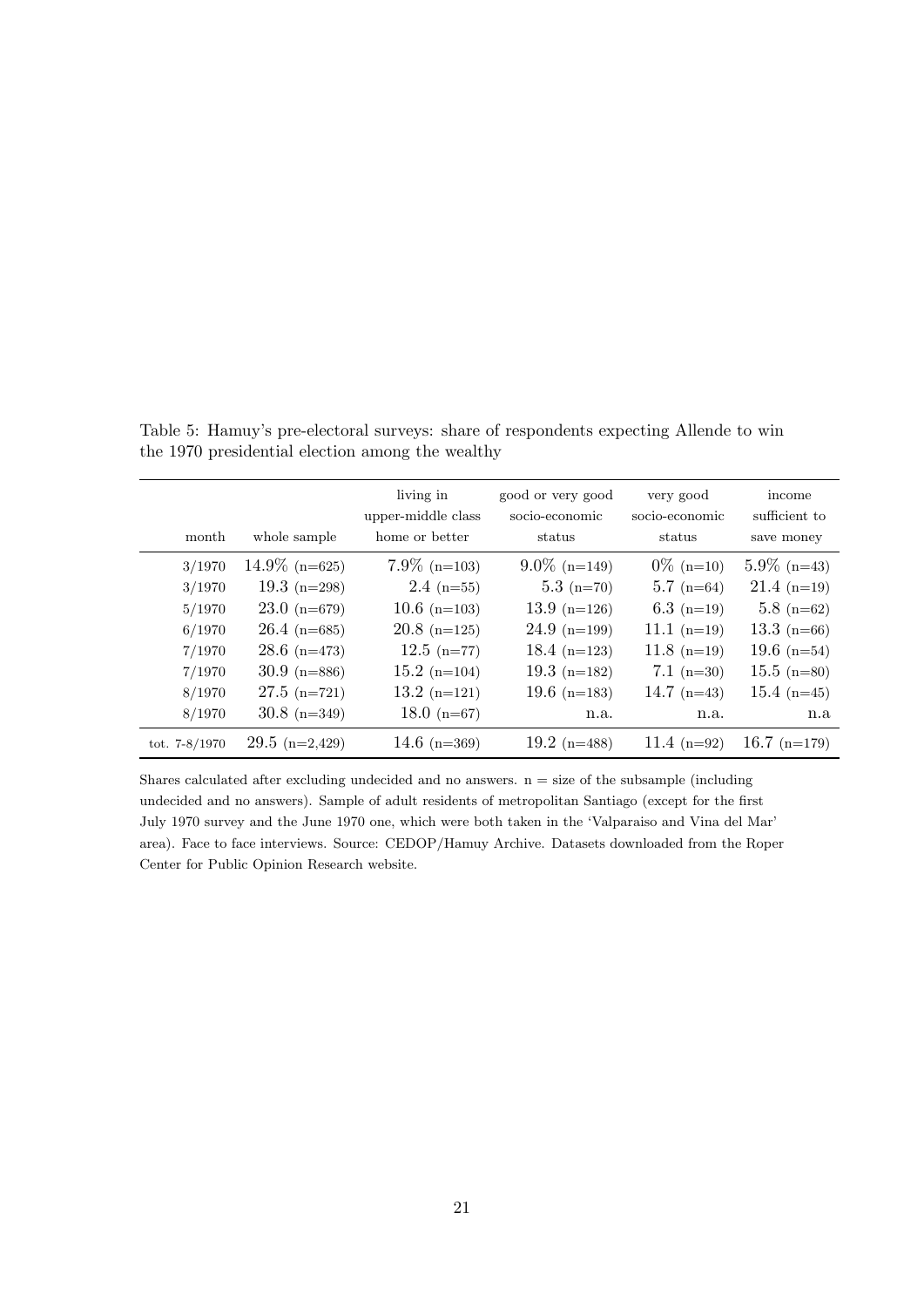# Appendix: Voting intention surveys and probability of Allende victory

We have reported voting intentions from Hamuy's data (Table 4) and from other surveys performed in the months leading to the 1970 election and published by the leading newspaper El Mercurio (Table 1). Not a single one of the Hamuy surveys has Allende as the front runner, although he clearly gained ground after his candidacy was confirmed by the UP in early 1970. Alessandri had announced his candidacy earlier, in 1969 (Navia and Osorio, 2017, p. 10).<sup>1</sup>

Concerning the other surveys, out of 11 opinion polls taken between April 1970 and the election (two at the national level, six taken in the 'Gran Santiago' area, two taken in Concepcion and Talcahuano, one taken in Valparaiso and Vina del Mar), only one (taken between July 11 and July 14 in Concepcion and Talcahuano) had Allende closely winning, while 9 (including the two taken at the national level) had Alessandri winning and 1 predicted a Tomic victory. The last national poll taken before the election indicated a 11.1% margin between Alessandri and Allende.

It is interesting to ask if the voting intention surveys in Table 1 (conducted independently of those of Hamuy, as far as we know) imply an ex-ante perceived probability of Allende victory broadly consistent with Hamuy's expectation surveys data (in which, in the overall population, 30% of responders expected an Allende victory). Of course this calculation requires some rule for inferring probabilities of victory from voting intentions, which is not straightforward. To provide a rough calculation, we use data from surveys and prediction markets concerning the 2000 Mexican presidential election to infer a relation between margins in voting intentions and probabilities of victory, and then apply this relation to the data in Table 1.

The Mexican electoral system can be considered analogous to the one holding in

<sup>&</sup>lt;sup>1</sup>Figure 1 in Navia and Osorio (2017, p. 11) appears to suggest that Allende suddenly gained a substantial lead in Hamuy's second August 1970 survey. This is not what is found in the Hamuy surveys as available at the Roper Center website (which is also the source cited by their article). We believe that this is a mistake caused by the fact that, as of August 10 2017 (when we last accessed the website), the ASCII version of the dataset available in the Roper Center website appeared to be mistaken, given that results, number of observations and number of options for each question did not coincide with the metadata and with the original documents reporting results (which the Roper Center also provides in scanned PDF format). The SPSS version of the dataset, instead, appears consistent with the metadata and the PDFs, and it contains the figures that we have reported in Table 4.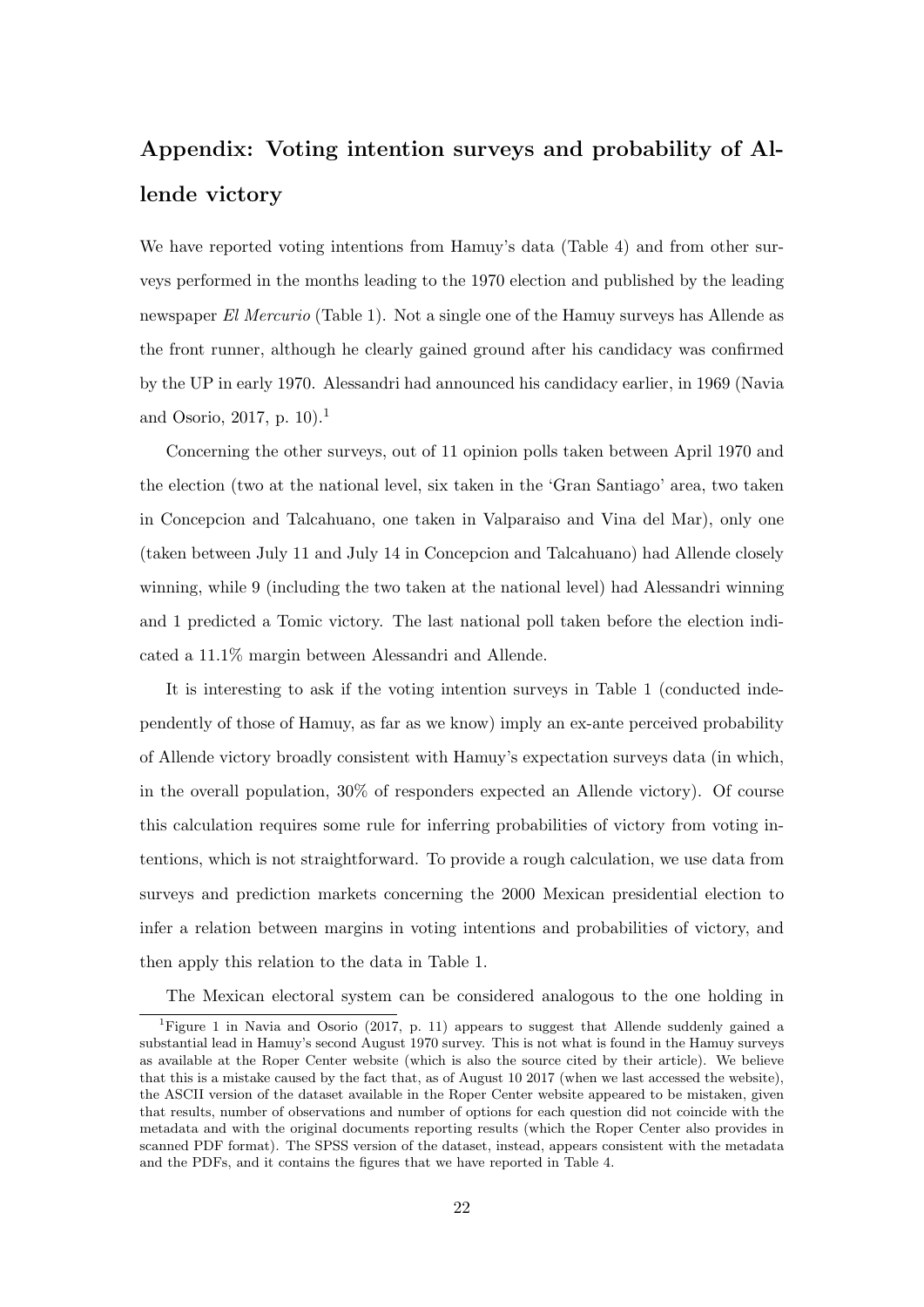Chile in 1970: the president is elected in a multi-candidate election and a plurality of votes is sufficient to win the presidency.<sup>2</sup> Besides the electoral system, the 2000 Mexican election also shares other similarities with the Chilean 1970 election: three candidates received more than 10% of the vote each, the election was won by an opposition party which had never been in power before, and the outcome was largely a surprise. The Iowa Electronic Markets (IEM – one of the most popular prediction markets) provides data on implied probabilities of victory for the  $2000$  election in Mexico.<sup>3</sup> We match the IEM data with data on voting intentions from the Mexico 2000 Panel Study (as reported in Klesner, 2005) to infer a relation between shares in voting intention surveys and probabilities of victory.

According to the Mexico 2000 Panel Study, as of June (the election was held on July 2), 35% of respondents supported the incumbent PRI, 23% the PAN (who would eventually win the election) and 10% the PRD, while the remaining 32% of respondents supported none or were undecided. The margin between the PRI and the PAN candidates (after excluding the undecided) was 17.6%. The probability of a PAN victory implied by the IEM prediction market before the election was around 27%, while the probability of a PRI victory was around 73%. The ratio between the margin in perceived probabilities and in voting intention shares was therefore 2.6. If we apply the same ratio to the Chile 1970 election, the implied probability of an Allende victory would be 26%. Reassuringly, this figure is quite near to the share of responders expecting an Allende victory in the Hamuy's vote expectation surveys which we use as our main source (30%).

#### References

Klesner, J.L. (2005). "Electoral Competition and the New Party System in Mexico". In: Latin American Politics and Society 47.2, pp. 103–142. DOI:  $10.1111/j.1548$ – 2456.2005.tb00311.x.

<sup>&</sup>lt;sup>2</sup>The US system, on which prediction markets data is most abundant, is substantially different, because of the role of the electoral college, and because of the consolidated two-party system, which generates races with only two competitive candidates.

<sup>&</sup>lt;sup>3</sup>The 2000 election is the only Mexican presidential election covered by the IEM so far.